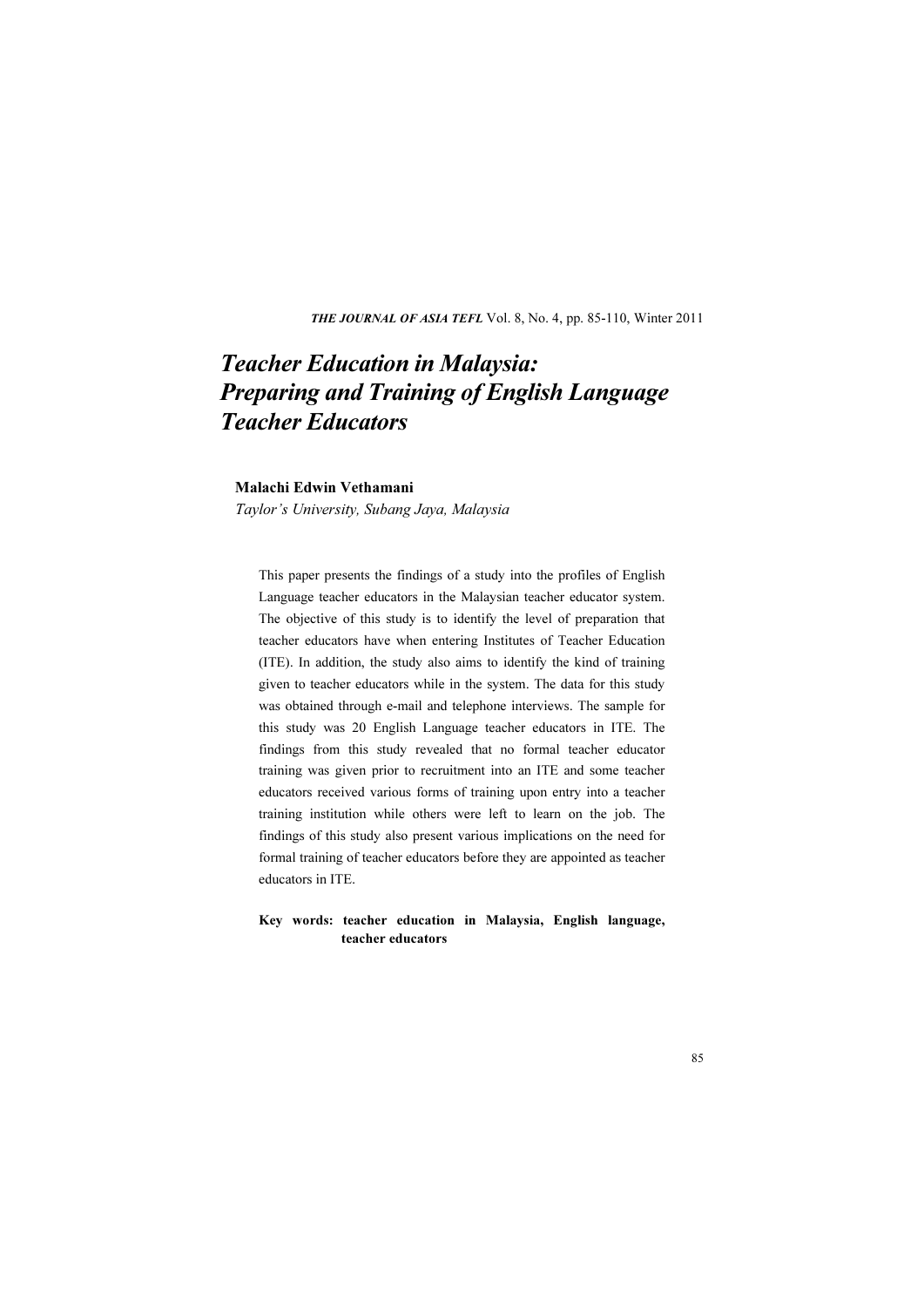# INTRODUCTION

Teacher educators are one of the main stakeholders in teacher education. Research on teacher educators has developed over the few decades, but little systematic research on teacher educators had been developed (see Korthagen, Loughran & Lunenberg, 2005; Martinez, 2008; Murray & Male, 2005). Korthagen, Loughran and Lunenberg (2005) propose that there are several concerns which need to be addressed in order to understand teacher educators as professionals. The proposed four questions are as follows:

- 1. What do teachers educators do and how is their work constructed?
- 2. What competences are germane to teaching about teaching?
- 3. What support is necessary in the professional development of teacher educators?
- 4. What is the role of teacher educators as both consumers and producers of knowledge?
	- (p. 109)

Martinez (2008) considers that these four questions as fundamental in understanding characteristics and professionalism of teacher educators. She states that Question 1 explores qualifications, recruitment process and career pathway of teacher educators. Question 2 examines the knowledge and skills needed for teacher educators. Question 3 looks at the induction, training and professional development of teacher educators. Lastly, Question 4 researches into learning and teaching processes among teacher educators.

The impetus for the present study is due to the scarcity of studies published on teacher educators in Malaysia. This study aims to examine Question 1 and 3 proposed by Karthagen, Lourghan and Lueneberg (2005). The focus of this study is on the level of preparation that teacher educators have when entering Institutes of Teacher Education (ITE). In addition, the study also aims to identify the kind support given to teacher educators while in the system.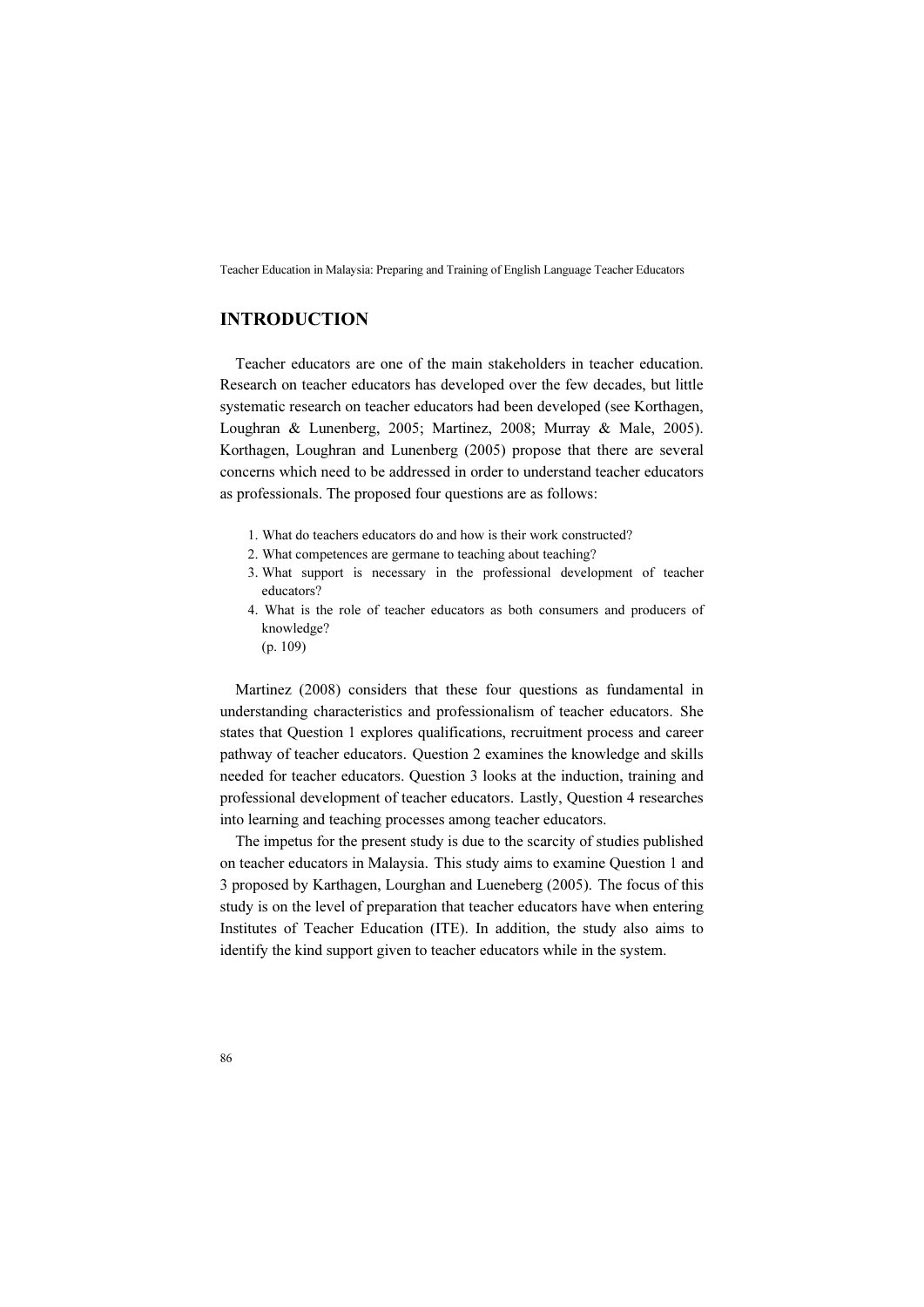### Entry Qualification

Entry qualifications for teacher educators vary. Most of the teacher educators are recruited based on teaching experience besides the required first university degree in the relevant specialization. However, the trend of looking for candidates who hold postgraduate degrees has increased. Twombly, Wolf-Wendel, Williams and Green (2006) reported that tertiary institutions in the US faced shortages of teacher educators who hold doctorate qualification at the time of their study. One reason was that good teachers sometimes did not see pursuing a postgraduate degree a necessary. They also pointed out that some teacher educators were caught between the tension of research and training trainee teachers. The teacher educators felt pressurized by research requirement and time consuming training of trainee teachers.

The myth that good teachers make good teacher educators is interrogated by Karthagen, Lourghan and Lueneberg (2005). Many studies (see Dinkelman, Margolis & Sikkenga, 2006; Kitchen, 2005) indicate that there is a misconception that teacher educators need not be provided induction or training when they join teacher training institutions. This has resulted in Murray and Male (2005, p.125) labeling new teacher educators as "poorly understood occupational groups", and that there is more work to be done in the training of teacher educators.

#### Training and Support for Teacher Educators

The role of teacher educators is not limited to training trainee teachers. Their role is complex for they not only need to support learning but also role models (Korthagen, Loughran & Lunenberg, 2005), and provide emotional support to trainee teachers (Walker, Gleaves & Grey, 2006). However, as indicated by Buchberger, Campos, Kallos and Stephenson (2000), Dinkelman, Margolis and Sikkenga (2006), Guifoyle, Hamilton, Pinnegar and Placier (1995) and Murray (2005), training and support provided for teacher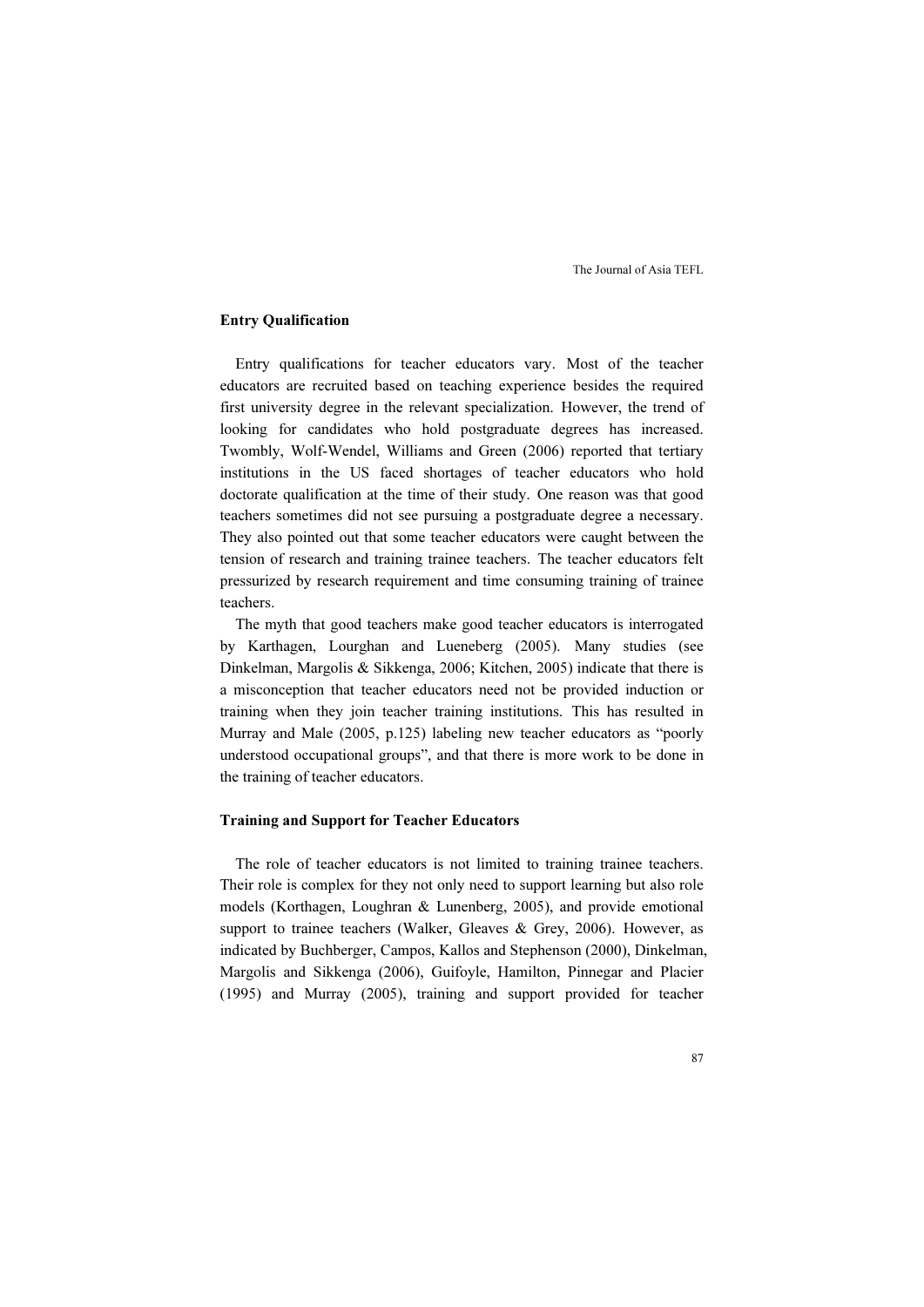educators at the initial stage of their career are minimal.

Sometimes a mentor system was provided, but the quality of support varied. Martinez (2008) reported that although mentor system was in place, new teacher educators felt they were thrown into deep end as their mentors were too busy to answer their questions. She also observed that mentor support which new teacher educators needed was a system in which experienced mentors made time to mentor and provide guidance in the working framework and practices in an institution. Martinez quoted Sinkinson (1997) to highlight the informal professional assistance and systematic implementation of the mentor system.

#### Teacher Training Institutions in Malaysia

Malaysia has a long tradition in teacher training. The first teacher training college was the Sultan Idris Training College (SITC), established in 1922. In 1957, its name was changed to Maktab Perguruan Sultan Idris based on the recommendations of the Razak Report. The college broke tradition and opened it gates to women students for the first time in 1975. It was then upgraded to an institute and renamed Institute Perguruan Sultan Idris in 1987. Ten years later, the institution was further upgraded and given university status and came to be called Universiti Pendidikan Sultan Idris (UPSI) and its sole focus continues to be in teacher education.

With the increasing demands for education for the growing young Malaysian population and to meet the need for trained teachers in both primary and secondary schools, the Ministry of Education Malaysia set up teacher training colleges throughout the country. Every state had at least one teacher training college, except Perlis where there has been none. As in the case of Maktab Perguruan Sultan Idris, these teacher training colleges also underwent various similar transformations and in 2009, the 27 existing teacher training colleges were upgraded into degree-awarding institutions and were renamed Institut Pendidikan Guru Malaysia (Institute of Teacher Education Malaysia). Teacher training colleges which had initially conferred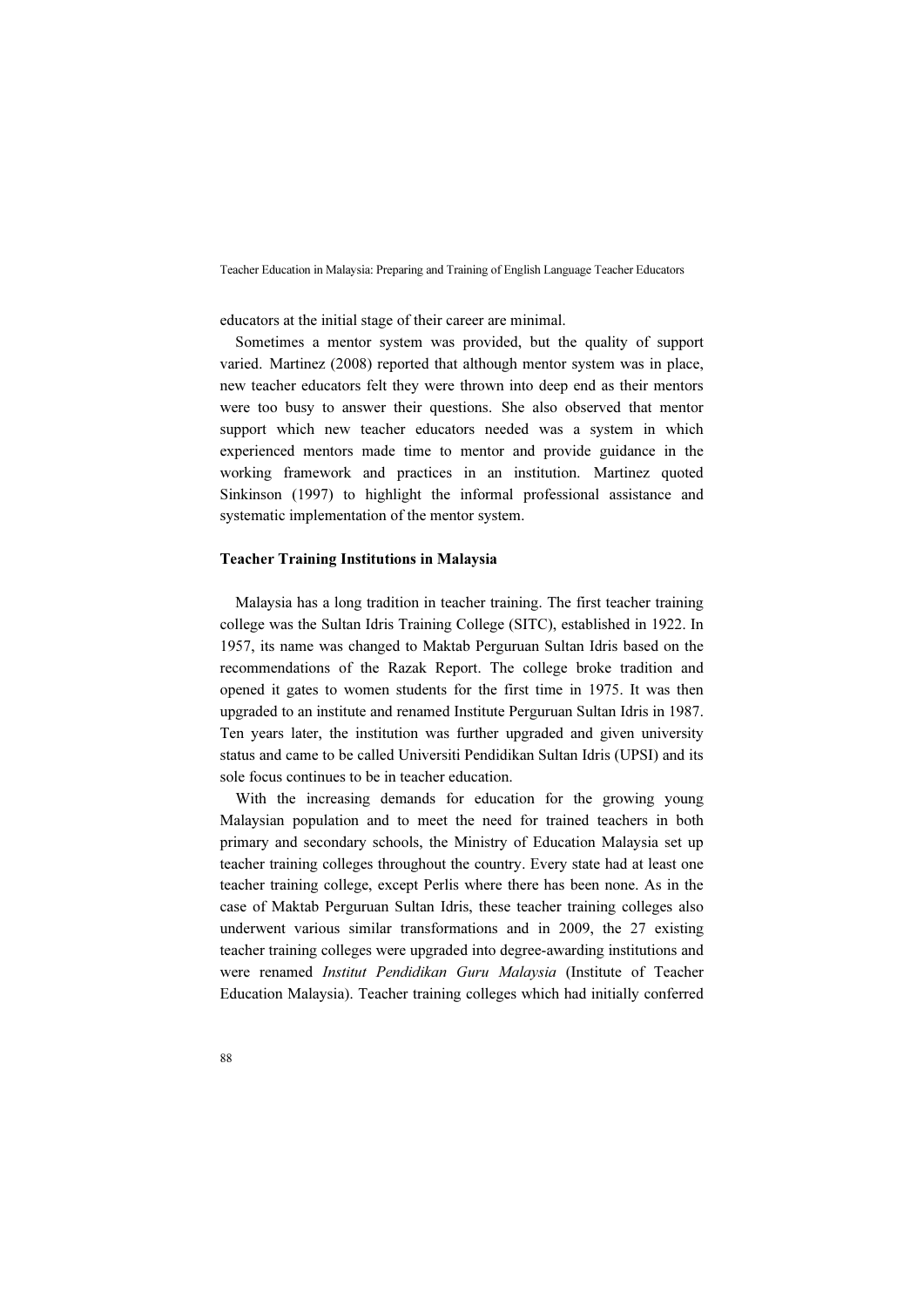certificates and then diplomas were finally allowed confer their own degrees.

Besides, the teacher training colleges, faculties of education in public universities, provide teacher training for teachers to be absorbed in government schools. Initially, teacher training colleges undertook the training of teachers for primary schools while the universities were responsible for secondary schools. This too has changed over the years and now both Institutes of Teacher Education (ITE) and universities train teachers for primary and secondary schools.

The Malaysian government initiated the Economic Transformation Program in 2010 with the aim of transforming Malaysia into a high-income by 2020. In this program, teacher training remains a priority area for the Malaysian government; however, the government has gone as far as to open teacher training to the private sector as the public sector is unable to meet the growing demands for qualified teachers in Malaysian primary and secondary schools. The Economic Transformation Program states teacher training is now one of the segments in Malaysian private education sector.

Within the Economic Transformation Program, in the National Key Economic Area (NKEA), expanding private teacher training appears as an Entry Point Project (EPP) and is described as a Rapid Scale-Up Initiative. The Economic Transformation Program goes as far as to state, "We will allow private providers to provide pre-service and in-service training for primary and secondary school teachers. Private providers will be responsible for determining the subject areas …, as well as what business model they use (e.g. face to face, e-learning, or blended models). (Performance Management and Delivery Unit, Prime Minister's Department (PEMANDU), 2010, p. 487). This recent development is a major shift in the government stance towards teacher education and has opened the doors for teacher educators of various qualifications and teaching experience to enter the teacher educator profession.

There has also been a further development in the mode of delivery of the teacher training programs. Traditionally, teacher training had been very much a face to face activity and teacher trainees were required to be on campus for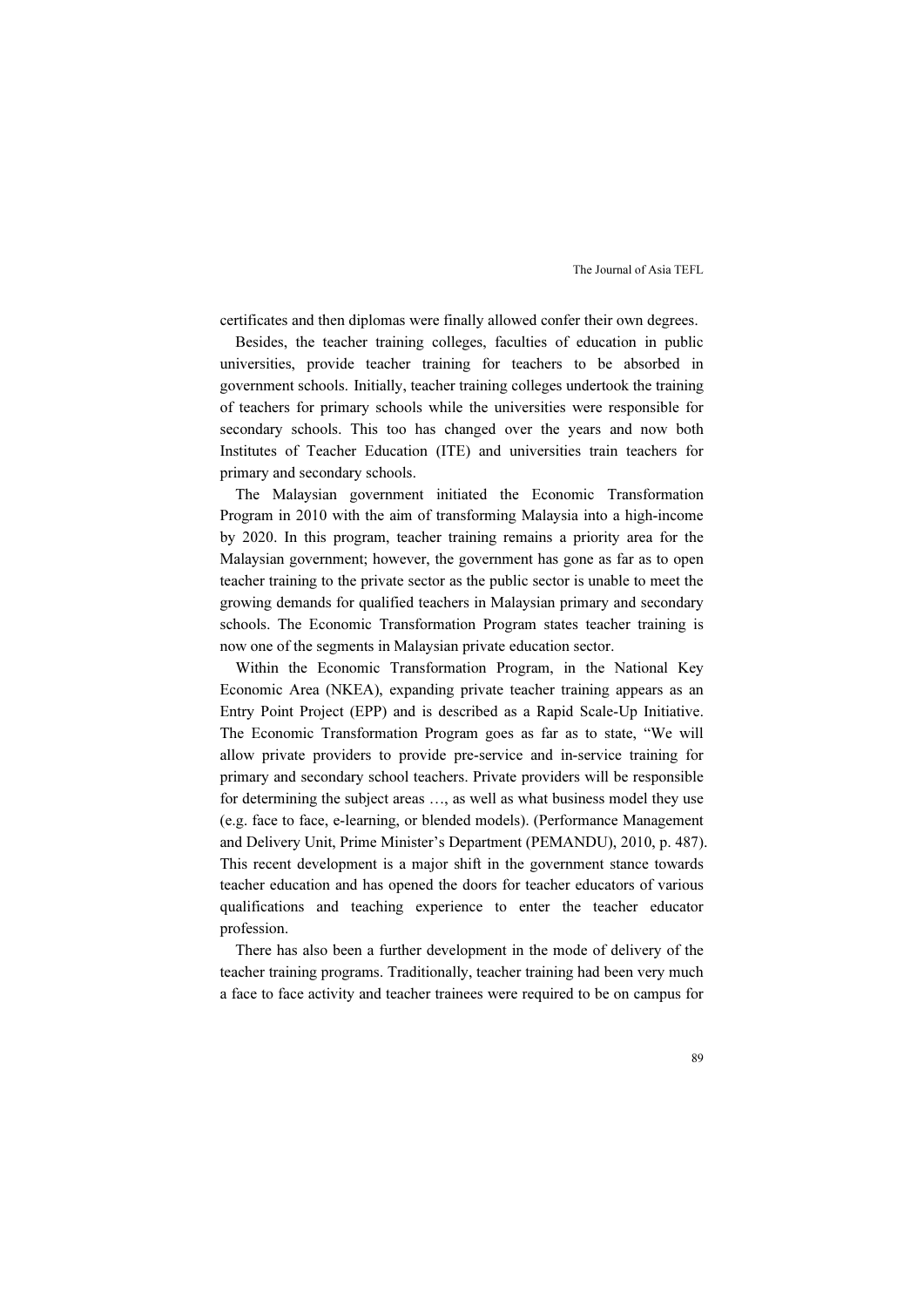their training. From the early 1990s, with the setting up of Open University Malaysia and its offering of in-service teacher training, open distance learning which incorporated a blended mode of face to face and on-line learning became yet another mode of teacher training. Today, both Open Universities and some public universities conduct teacher training in the blended mode of face to face and on-line learning.

All these developments suggest that more and more people are going into the teacher training profession. The qualifications, training and preparation of the people who assume the role of teacher educators needs to be researched on. This preliminary study will help raise awareness of the current situation in a small way which could lead to a large-scale study on this area.

#### Teacher Educator as a Profession in Malaysia

Teacher education in the Malaysian government's Institutes of Teacher Education (ITE) has been under the purview of a division in the Ministry of Education called Bahagian Pendidikan Guru (BPG) or the Teacher Education Division. Those who desired to become teacher educators or teacher educators often saw it as a career pathway for experienced teachers with suitable qualifications; a Bachelor of Education or even a Diploma in Education, was sufficient in the early years (Vethamani, 2010).

Entry into ITE as a teacher educator was either through government posting or through application. Today, many teacher educators in ITE hold Master and doctoral degrees. In 2004, 79 PhD holders, 1674 master degree holders, 1349 basic degree holders and 124 non-degree holders were employed in teacher training colleges and in the Teacher Education Division of the MOE (Ministry of Education, Malaysia, 2004). Though teaching experience was considered an important criterion, it was not necessarily the determining factor for eligibility for recruitment as a teacher educator.

For recruitment of lecturers or teacher educators, into Faculties of Education in universities, the main criterion was the possession of a minimum relevant Master degree in Education; teaching experience was not a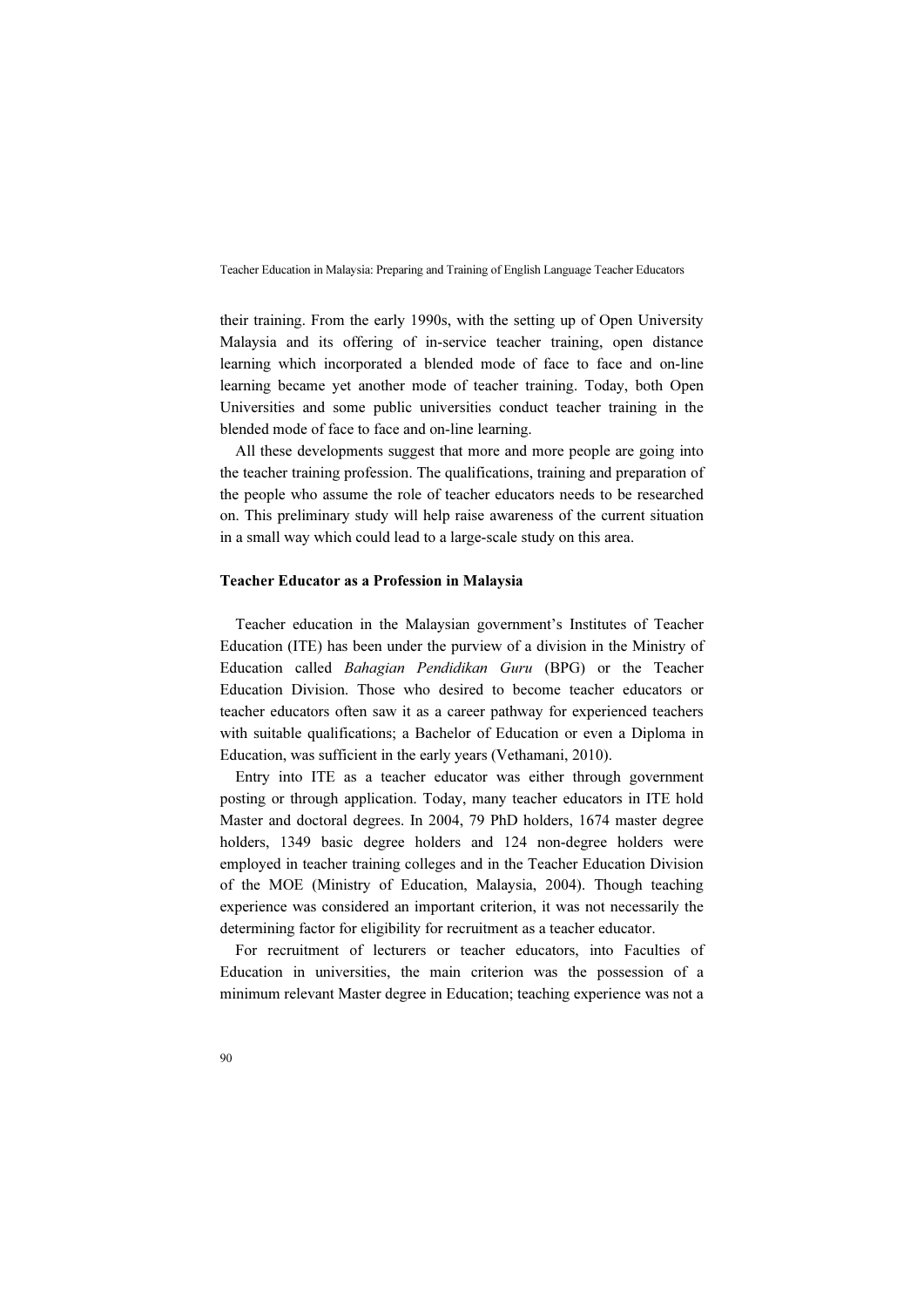major criterion. Often, lecturers with Master and Doctoral degrees with little or no teaching experience could be appointed as university lecturers who then took on the role of teacher educators. With the urgent need to provide tertiary teacher training programs to meet the demand for teachers with a degree qualification, many faculties of educations and teacher training colleges have also been set up by private education providers. This again raises questions on how qualified are these teacher educators to provide effective teacher training.

# OBJECTIVES AND RESEARCH QUESTIONS

The main objective of this study is to identify the level of preparation that teachers educators have when entering ITE. In addition, the study also aims to identify the kind of training given to teacher educators while in the system. The following are three research questions to fulfill the objectives of the study:

- 1. What qualifications did English Language teacher educators possess upon entry into a teacher training institution?
- 2. What kind of training or preparation was provided for the English Language teacher educators?
- 3. How do English teacher educators develop in their profession?

Research Question 1 solicits qualifications of English Language teacher educators in terms of academic qualifications, levels and years of teaching experience. Research Question 2 looks at the types of training or preparation which they have gone through before and while they work in ITE. The last research question explores how the teacher educators and ITE develop their profession.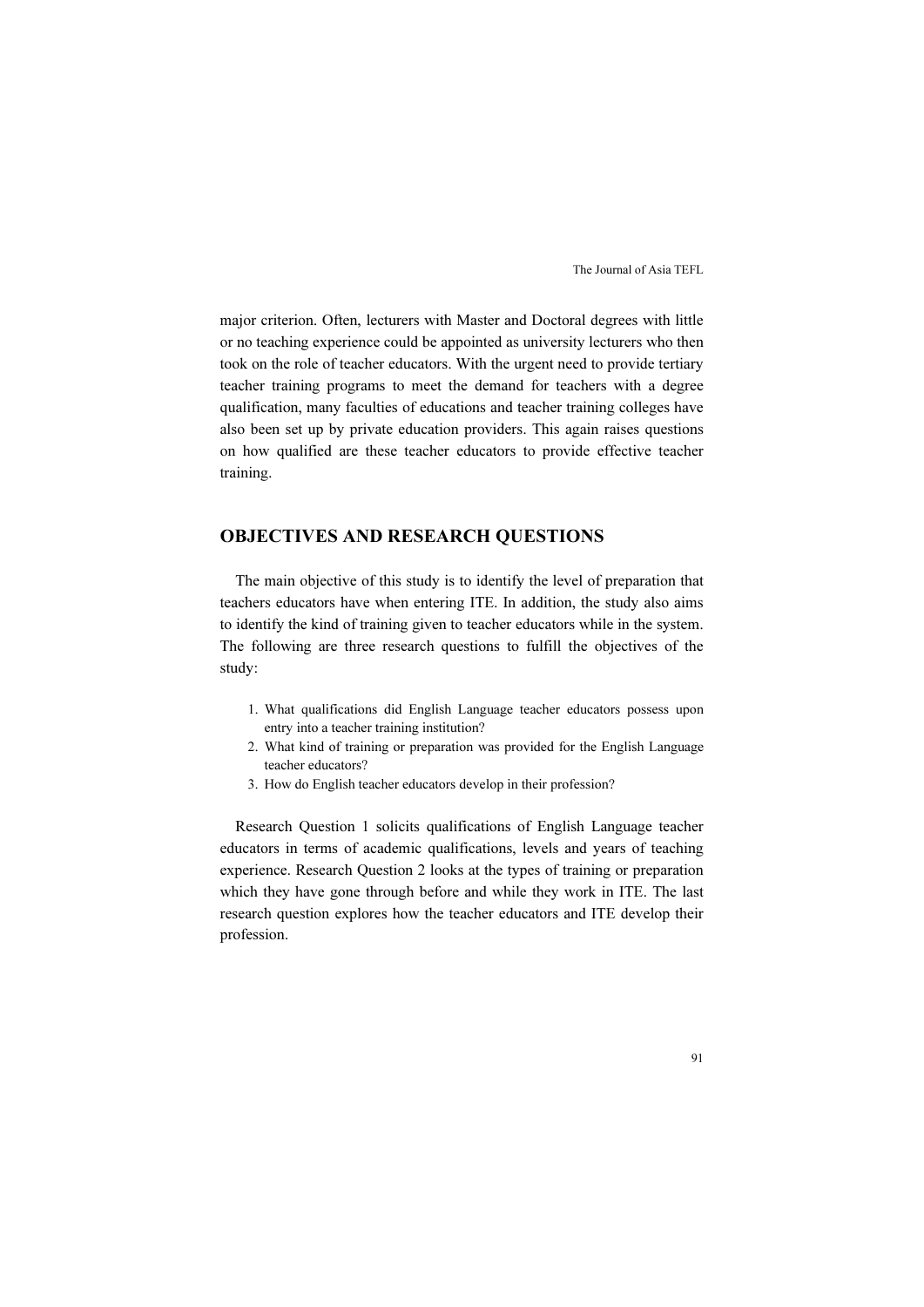# METHODOLOGY

This study adopted a qualitative approach in understanding English Language teacher educators in ITE in Malaysia. The data for this study were collected through e-mail and telephone interviews. E-mail interviews were used as the main instrument of data collection while telephone interview were used to get clarifications from the sample of this study.

## Samples

Teacher educators from six teacher training colleges throughout Malaysia participated in this study. The Snowballing sampling technique was used in this study. It is a sampling technique that allows process of accumulation of referrals, in which each located and interviewed informant suggests other informants (Arce, 2001; Gay, Mills & Airasian, 2009). This process is carried out until saturation of data is reached. This sampling process was useful as the researcher could connect to the sample through acquaintances and their contacts in the teacher education fraternity. It also allowed the researcher to have a better representative in terms of geographical distribution and among the ITE which offer TESOL as a major.

A total of 20 teacher educators responded to a questionnaire which was administered through email correspondence. These 20 teacher educators were from six different ITE which offer TESOL as a major in Malaysia. The geographical distribution of ITE also covers West and East Malaysia. The distribution of the participants in terms of ITE is as follows:

| <b>TABLE 1</b><br><b>Samples for the Study</b> |                        |  |
|------------------------------------------------|------------------------|--|
| Institute of Teacher Education (ITE)           | Number of Participants |  |
| Α                                              |                        |  |
| в                                              |                        |  |
|                                                |                        |  |
|                                                |                        |  |
| Е,                                             |                        |  |
|                                                |                        |  |

| <b>TABLE 1</b>               |  |
|------------------------------|--|
| <b>Samples for the Study</b> |  |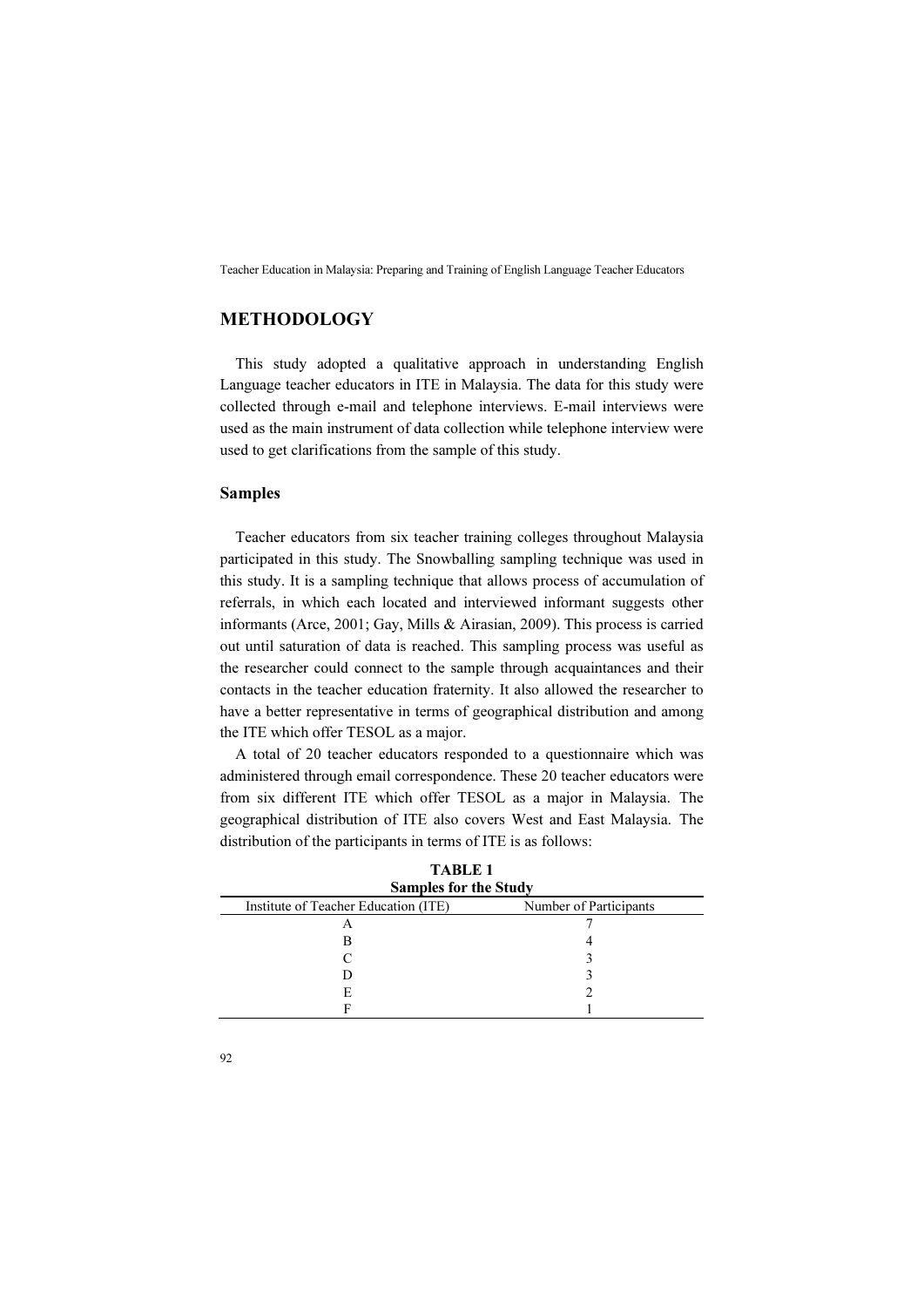## Instruments

Interviews were the main data collection method. According to James and Busher (2009), qualitative research in virtual sphere, such as e-mails, is a legitimate avenue for researchers to construct and validate knowledge as compared to traditional face to face method. There are two advantages of using e-mails for data collection, and they are at the level of execution (see James & Busher, 2009) and quality of content (see Kanayama, 2003). Emails are cost effective and flexible in terms of responding time. As a form asynchronous online communication, emails allow the researchers and participants time to organize their thoughts before they send or reply their emails (Bampton & Cowton, 2002; Gordon, Petocz & Reid, 2007). As such, the quality of content is more thoughtful and personalized (Kivits, 2005).

All the questions were open-ended and participants provided their own personal and unguided responses. The interview was conducted in October 2010 and all participants replied within a week. There were 9 interview questions. Questions 1 to 4 were related to the participants' personal details. The first question was to identify the duration which participants had become English Language teacher educators. The second question required the participants to state how they were admitted into an ITE while the third question asked how many years' teaching experience the participants had when they joined the ITE. The fourth question dealt with the participants' academic and professional qualifications when they were admitted into the ITE. These questions were to understand how ITE in Malaysia recruitment process because unlike public universities in Malaysia, ITE do not advertise in the newspaper for recruitment of staff.

Questions 5 to 8 dealt with training which is important in how teacher educators viewed their job as a profession (Martinez, 2008). Item 5 asked if the participants were provided any training before entering an ITE while Question 6 dealt with the kind of training they were given upon joining an ITE. Question 7 asked for the participants' view on training which they thought they should have. Question 8 asked about details on how the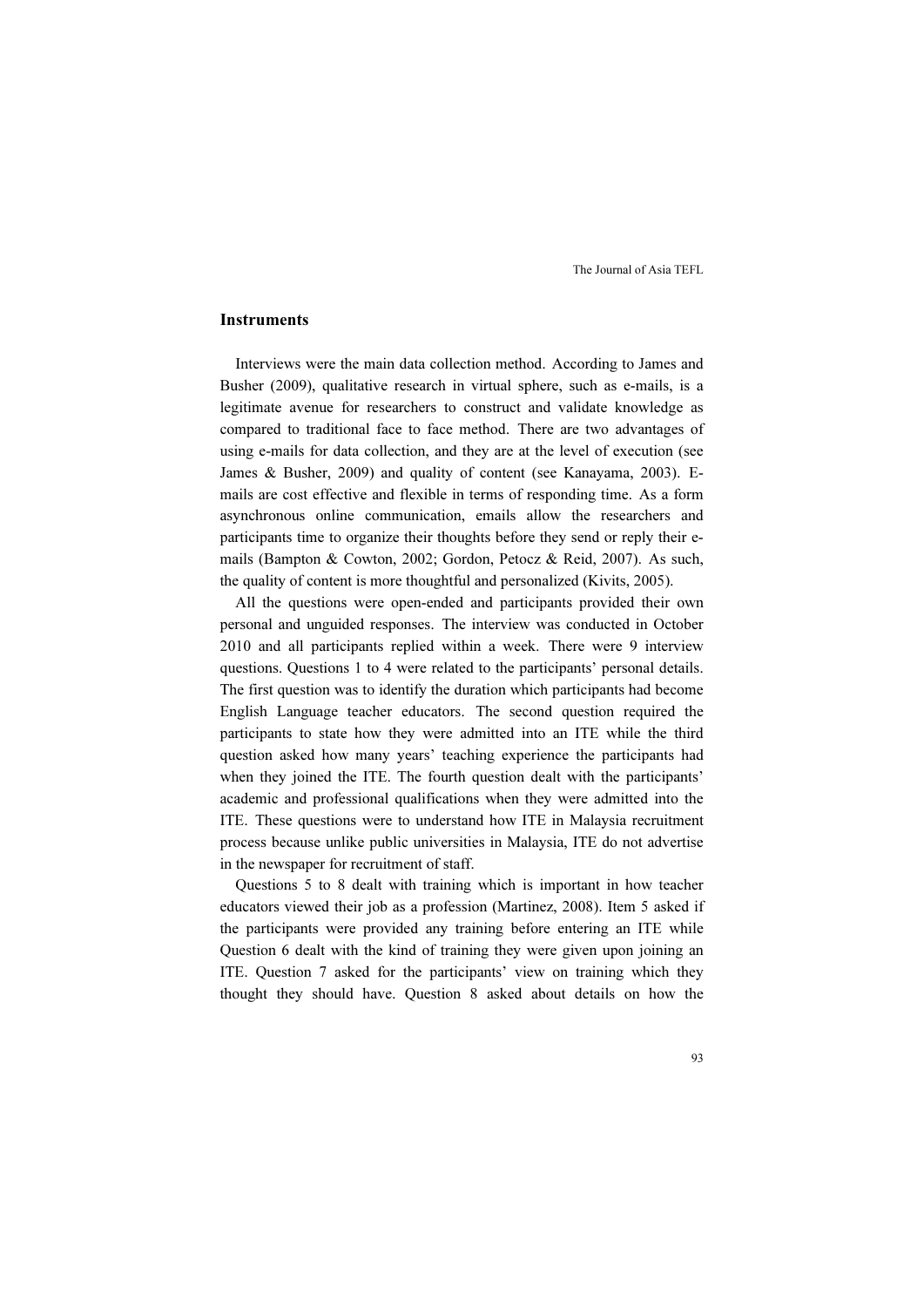participants equipped themselves to be effective teacher educators. Question 9 solicited participants' views on their experience as teacher educators. The nine interview questions are as follows:

- 1. How many years have you been in an Institute of Teacher Education?
- 2. How did you enter an Institute of Teacher Education? You applied or were transferred to it?
- 3. How many years of teaching experience in schools did you have when you joined an Institute of Teacher Education?
- 4. What were your qualifications when you entered an Institute of Teacher Education?
- 5. Were you given any training to be a teacher educator upon entry into an Institute of Teacher Education?
- 6. Have you been given any specific training to be a teacher educator since joining an Institute of Teacher Education?
- 7. If you have not been given any training do be a teacher educator, do you think, such training would have helped you? Why?
- 8. How did you equip yourself to become a teacher educator?
- 9. Any comments you like to make about being a teacher educator.

Telephone interviews were used to get clarification from the sample of this study (see Creswell, 2004; Ibsen & Ballweg, 1974). Telephone interviews were used because of the geographical distance between the researcher and several of the participants in this study. Among the 20 participants, 10 gave their telephone contact details and were subsequently interviewed through telephone. The interview questions were based on the interview questions listed in the e-mail interviews. However, attention was given more on interview questions 7 to 9 as they required more detail elaborations from the participants. The researcher recorded and transcribed the interviews. The transcriptions were emailed back to the participants for verification.

In qualitative research, researchers are instruments in a study (Bogdan & Biklen, 1992; Merriam, 1998). Within the context of this study, the researcher played the role of enquirer to solicit responses from the participants. The researcher intended to disclose meanings and knowledge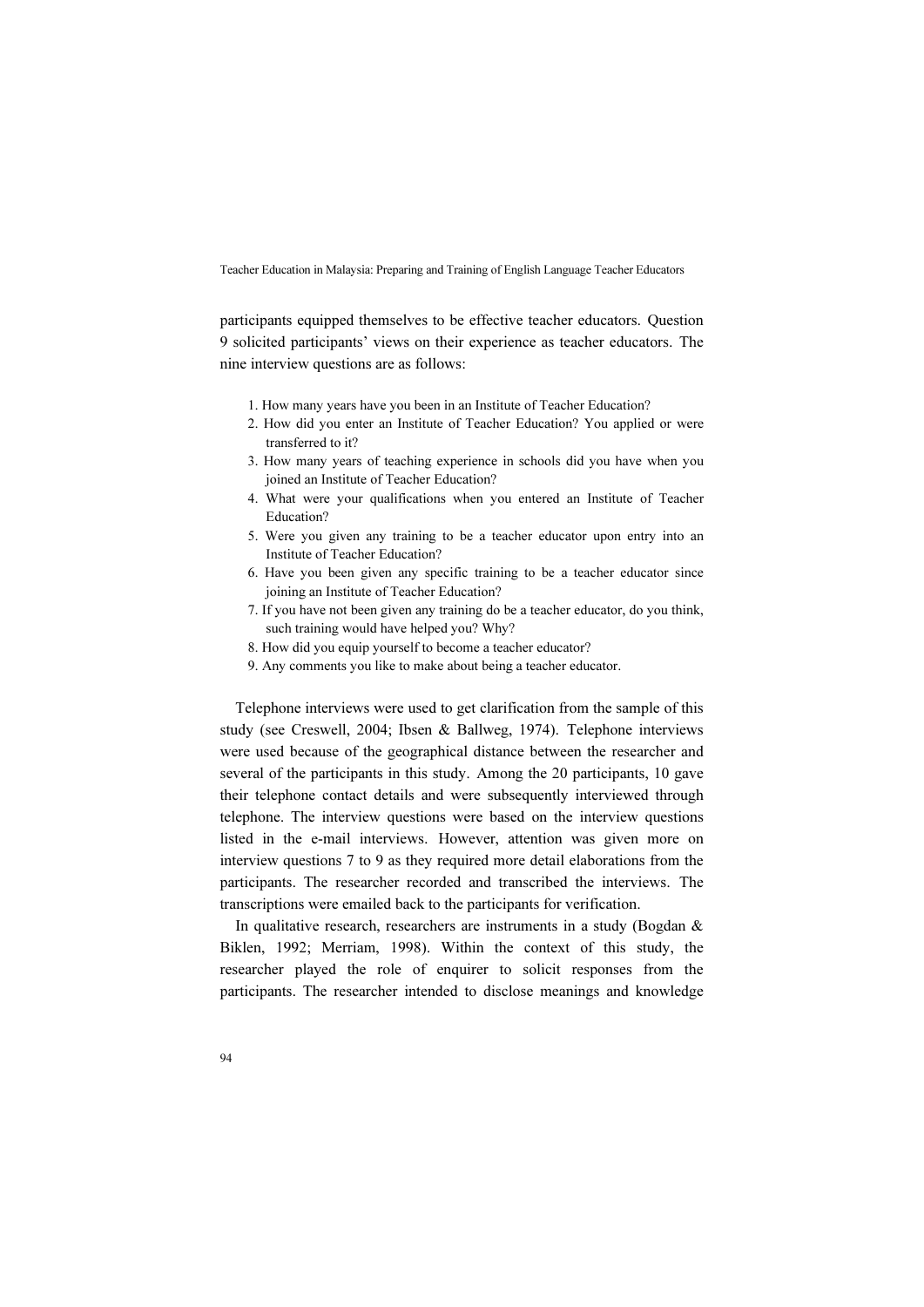from the participants' perspectives through e-mail and telephone interviews, a dialogical process (Crotty, 1998). The researcher as a teacher educator has had his views on professional development of teacher educators during the course this study. To reduce biasness, the researcher referred to two studies which explored the professional development for teacher educators (see Korthagen, Loughran & Lunenberg, 2005; Martinez, 2008) to keep this study focused. However, according to Merriam (1998), instead of compromising the credibility of a study, a researcher's experience and knowledge on the subject of study could contribute to a more detail study. For the case of this study, the researcher's experience in working as a teacher educator in Malaysia helps provide more depth to the study.

#### Data Analysis

The researcher used tabulation for the responses provided by the participants for Interview Question 1 to Question 8 because these eight questions solicited factual information. For Interview Question 9, coding strategies as suggested by Bogdan and Biklen (1992) were used in this study in which responses based on the topic discussed. The two codes used were Attitude Code and Outcome Code. Attitude Code was derived from teacher educators' disposition in writing towards teacher educators as professionals. Professional Code was based on the skills and practices which teacher educators should possess. The coding system in this study was used for Interview Question 9 Any comments you like to make about being a teacher educator? For this question, the researcher coded the participants' answers into two themes and established the themes to answers from the previous questions. The coding system is as follows: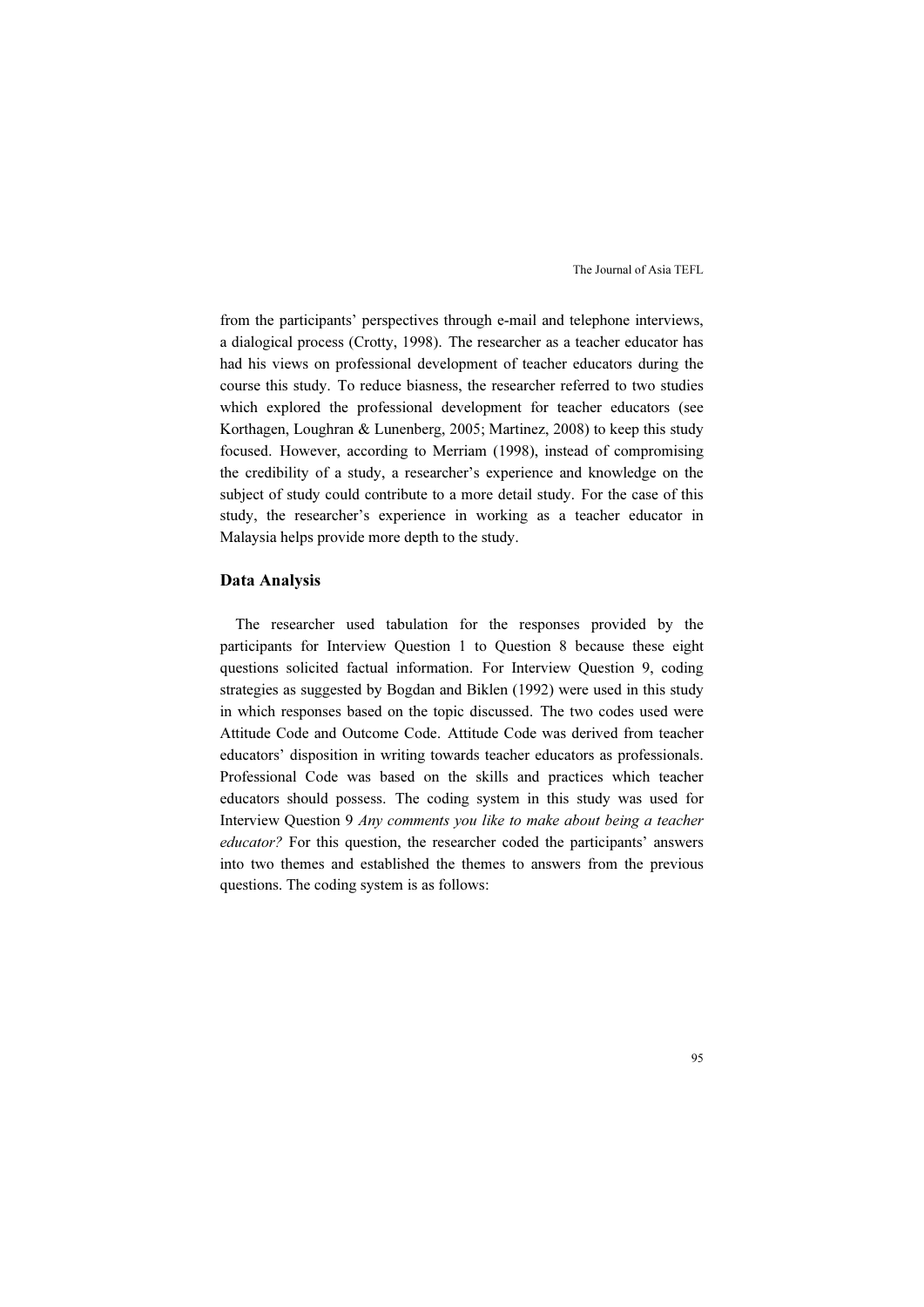| LADLE 4              |                                                                   |                                                                                                                                                                                                                                                                                                              |  |  |
|----------------------|-------------------------------------------------------------------|--------------------------------------------------------------------------------------------------------------------------------------------------------------------------------------------------------------------------------------------------------------------------------------------------------------|--|--|
| <b>Coding System</b> |                                                                   |                                                                                                                                                                                                                                                                                                              |  |  |
| Codes                | Themes                                                            | Examples                                                                                                                                                                                                                                                                                                     |  |  |
| Attitude             | Teacher educators are<br>conscientious<br>professionals.          | 1. Teacher training involves a lot of<br>self-driven initiatives in order to<br>an effective<br>Teacher<br>excel<br>as<br>educator. $(A, p. 3)$ .<br>2. One needs commitment, willing to<br>accept changes and try out new<br>invention (in terms of teaching<br>strategies/ approaches/methodology<br>etc). |  |  |
| Professional         | Teacher training is a<br>knowledge and skill-based<br>profession. | $(P, p. 4)$ .<br>1. have learnt to be more flexible in<br>of learner<br>needs.<br>adult<br>term<br>learners vs young learners)<br>$(S, p. 4)$ .<br>2. To be a teacher educator you need<br>to have 'educator<br>presence' $(R, p. 4)$                                                                        |  |  |

# TARLE?

# FINDINGS AND DISCUSSION

The findings of this study are organized according to three sections— Qualification, Training and Views on Roles of Teacher Educators. Answers for Interview Questions 1 to 4 formed findings for Qualification, Questions 5 to 7 for Training, and combination of Questions 8 and 9 for Views on Roles of Teacher Educators.

# Qualification

The number of years as teacher educators among the 20 participants in the ITE was diverse; it ranged from 4 to 26 years. The table below depicts it: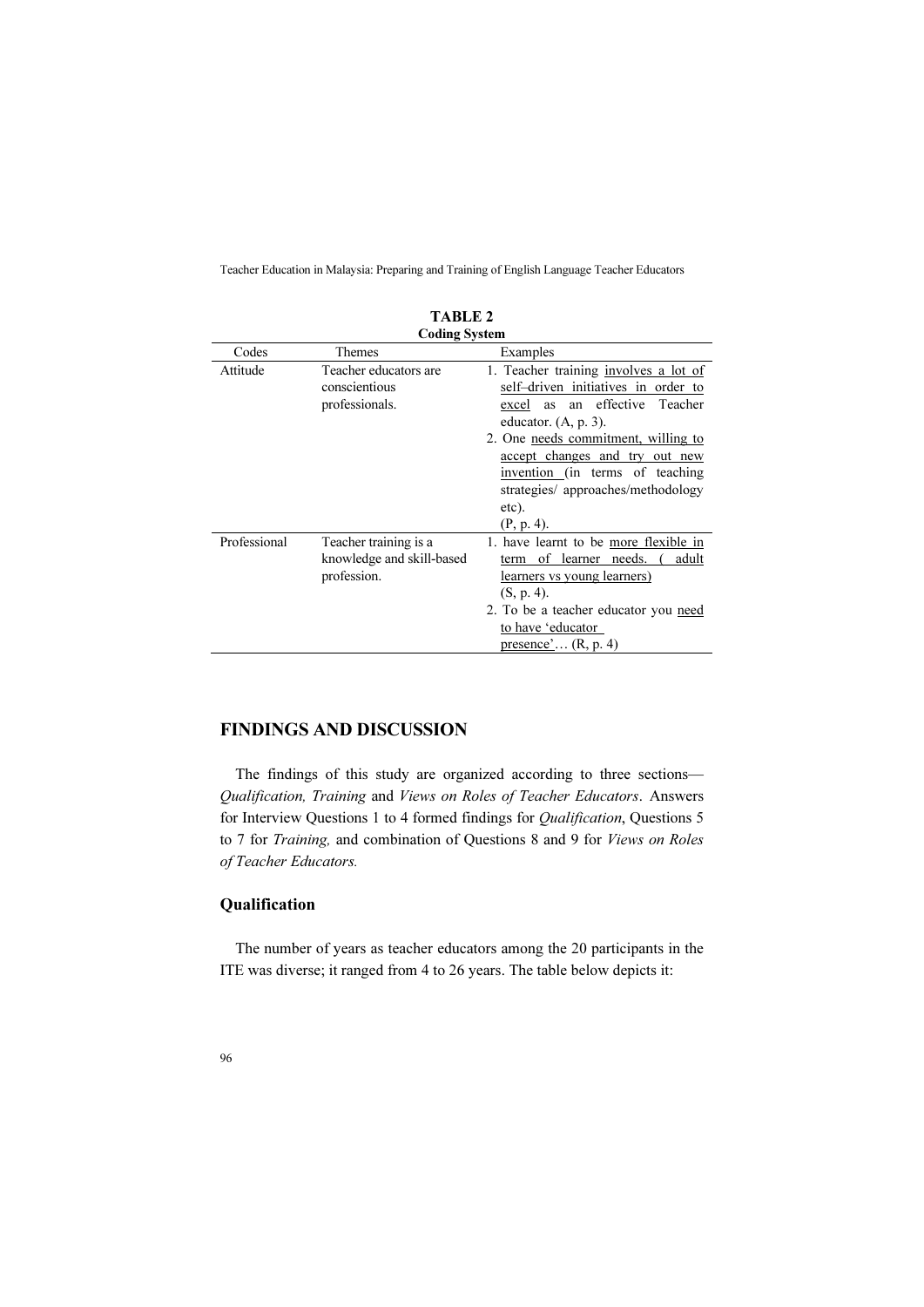| <b>Numbers of Year in ITE</b>              |                        |  |  |
|--------------------------------------------|------------------------|--|--|
| Number of Years as Teacher Educator in ITE | Number of Participants |  |  |
| $1 - 5$                                    |                        |  |  |
| $6 - 10$                                   |                        |  |  |
| $11 - 15$                                  | 6                      |  |  |
| $16-20$                                    | 3                      |  |  |
| $21 - 25$                                  |                        |  |  |
| $26 - 30$                                  |                        |  |  |

TABLE 3

Of the 20 participants in this study, 11 participants had applied for transfer to an ITE and they were granted their application. The remaining 9 participants in this study were transferred by the Ministry of Education from schools to ITE. The transfer by the Ministry of Education was considered as a promotion which teacher educators' work had been recognized. The voluntary transfer and transfer by the Ministry in Malaysia to an ITE is not a common practice in other countries, such as the US where recruitment is done through open recruitment (see Twombly, Wolf-Wendel, Williams & Pamela Green, 2006).

When they entered an ITE, 6 of the participants in this study were holders of a Bachelors degree while 14 were holders of a Masters degree. Although all the participants had at the least one qualification in education, none had any formal qualification in teacher training before they joined any ITE. The entry requirements as provided by the participants indicated that skills and performance were main considerations at the time the participants were recruited. These entry requirements could be supported by the fact that all the participants in this study had 5 to 25 years of teaching experience in schools before they joined their respective ITE. Many of these teacher educators had taught in both primary and secondary schools prior to the appointment to an ITE. The table below presents the breakdown of the number of years of teaching for the participants in this study: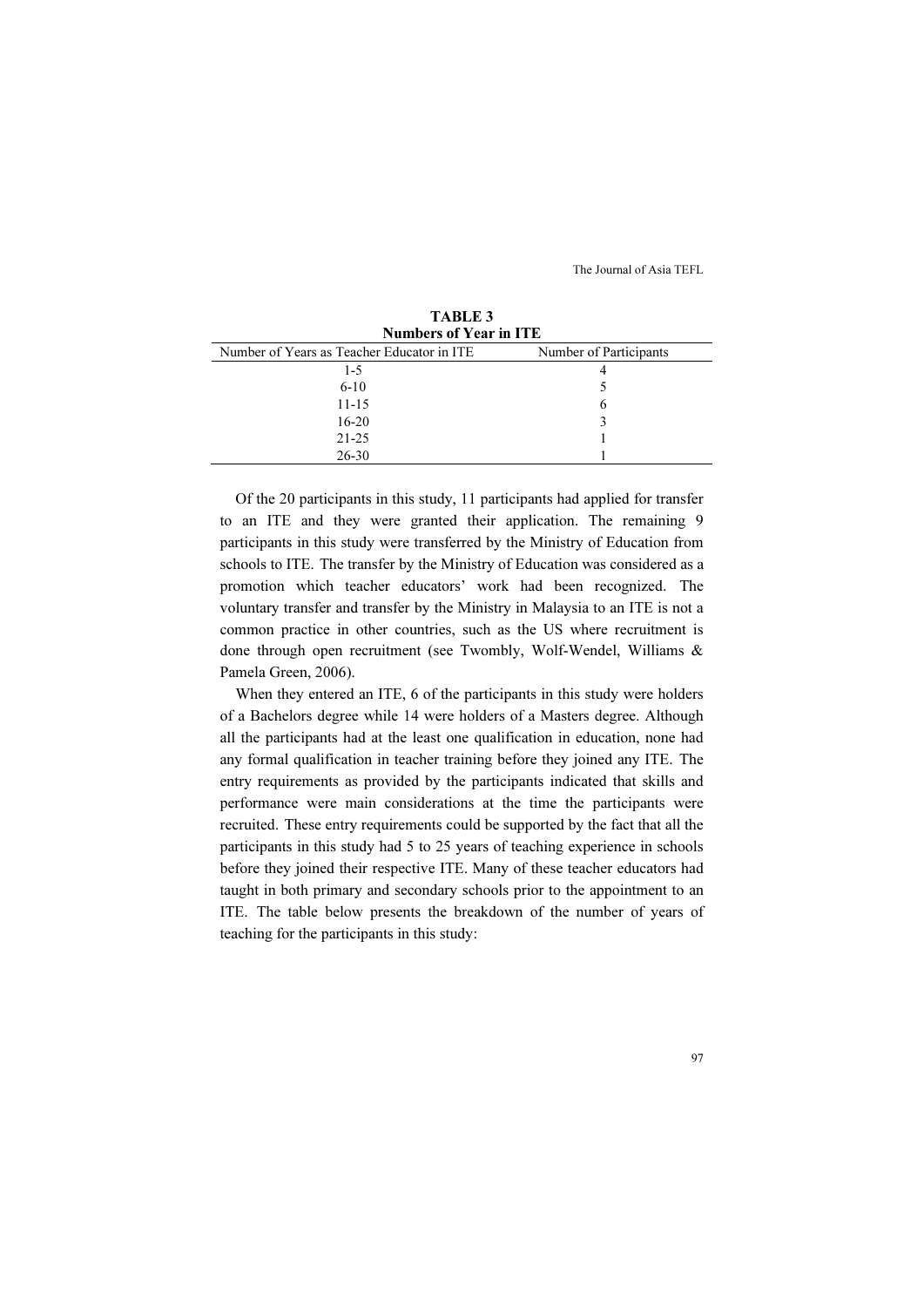| TABLE 4<br><b>Teaching Experience in Schools</b> |                        |  |
|--------------------------------------------------|------------------------|--|
| Number of Years of Teaching in Schools           | Number of Participants |  |
| $1 - 5$                                          |                        |  |
| $6-10$                                           | h                      |  |
| $11 - 15$                                        | h                      |  |
| $16-20$                                          |                        |  |

Although all the participants in this study had teaching experience, Participant S in this study mentioned in the telephone interview that there have been appointments of "young lecturers" (meaning teacher educators) who have a only a Bachelor degree and no teaching experience. The participant added that the only teaching experience these "young lecturers" had was through the 12-week teaching practicum stint prior to their completion of their degree program. Participant S's concern was, "I wonder how these `young lecturers' are coping with the task of managing in-service and pre-service teachers. How are they able to advise experienced teachers on classroom management, pedagogy matters and such?" (S, p. 2). When Participant S was asked if there was a guideline on the recruitment practice, Participant S mentioned there was but it was considered private and confidential.

## Training

A revealing finding in this study was that none of the participants in the study had been given any kind of training nor did they possess any formal qualification in teacher education prior to their entry into ITE. All the participants were appointed as teacher educators after they had been selected by the Ministry and sent straight to the ITEs without any formal or even informal training. The need for training was voiced by the participants when they were asked if they had been given any training in the area of teacher training prior to their entry into ITE, would they have found it useful. All the respondents said "yes". The main reasons were as follows: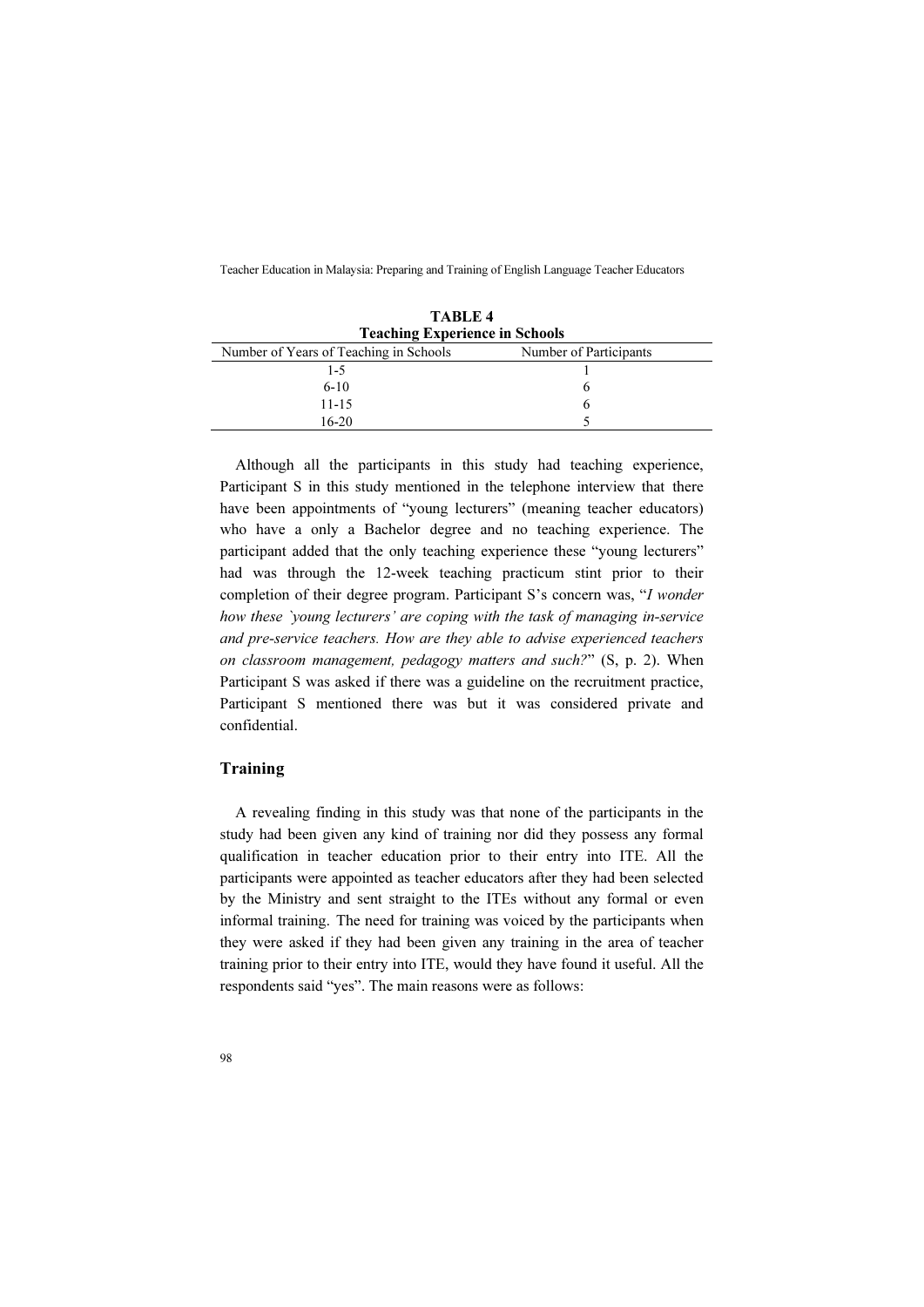- 1. There was a need to change from being a teacher to becoming a teacher educator;
- 2. There was a need to be better equipped as teacher educators;
- 3. There will be less need to learn on the job.

Of the 20 participants in this study, 13 of them were given a two-week induction course organized by the Teacher Education Division of the Ministry of Education when they joined ITE. The remaining 7 participants were not given any training upon entering into any ITE. However, of these 7 participants, one was given a mentor to help her in supervising studentteachers during their teaching practicum at schools. Another 2 participants mentioned that they just learned on the job, while carrying out their work.

There was a marked difference in the response to the training teacher educators received while serving in the Institutes of Teacher Education. Of the 20 participants in this study, 16 of them indicated that they received relevant training from staff in the Education Division of the Ministry of Education and their own ITE. Only 4 participants in this study mentioned that they did not receive any training specifically related to teacher training. Those who received training mentioned that they attended short courses on mentoring, especially for teaching practicum and training the educator courses which they found useful for their work.

One of the recurring answers from the participants regarding training was the mentoring program. Participant B, "And now, there is the buddy support system for newcomers to shadow senior lecturers and learn on the job." revealed a support mechanism offered for new teacher educators. The mentoring program was discussed in positive manners as all participants who indicated such program considered it as useful. Participant H's answer summarized participants attitude towards mentoring system: "I learned from my "mistakes" and learned from my mentor while carrying out my duties as a teacher educator." Participants' comments on mentoring system were in tandem with Murray's (2005) report in which mentors' and teaching team support were crucial in assisting transition of new teacher educators.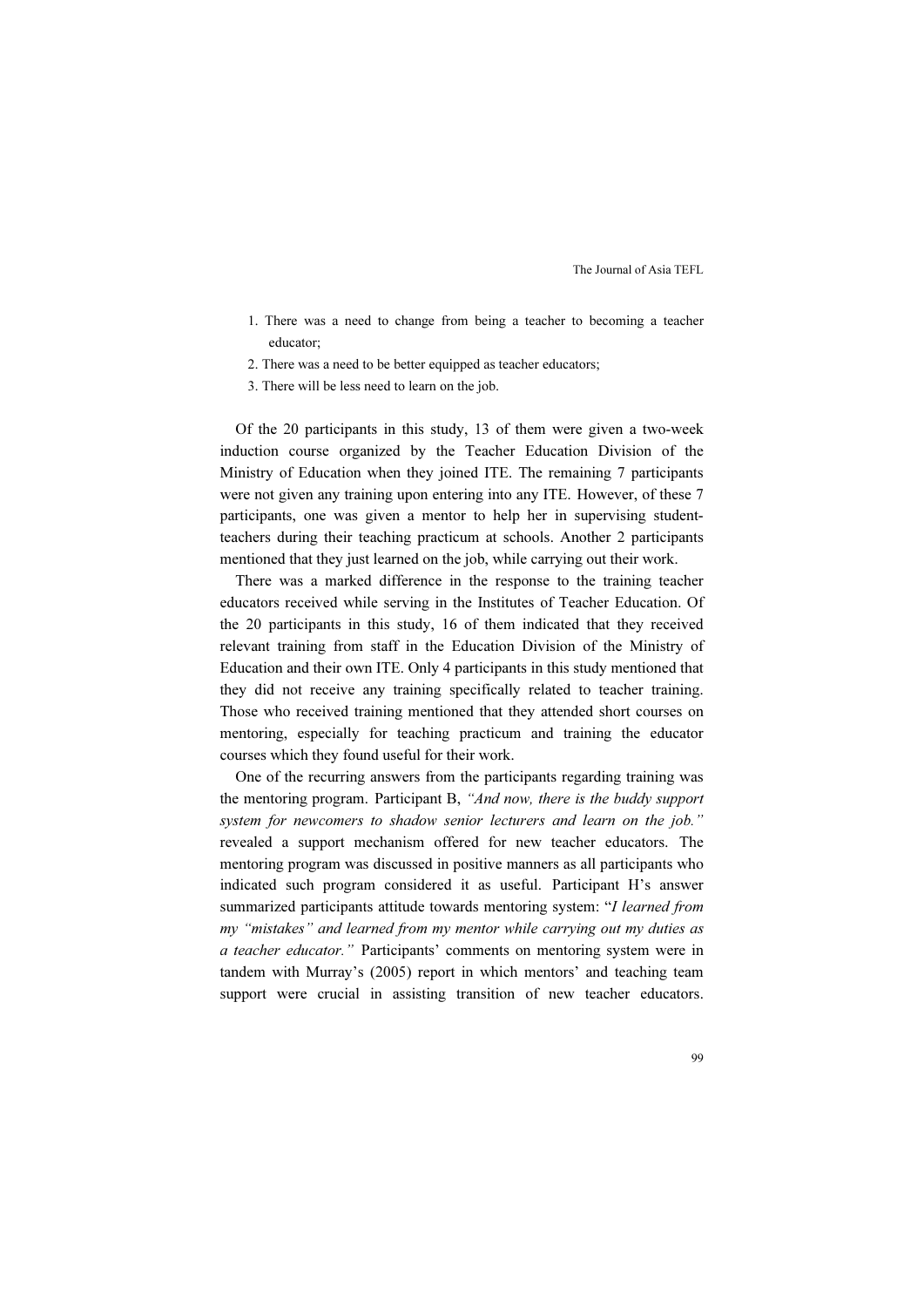However, Murray also cautioned that variables in the quality and availability of support as opposed to mentors' and mentee's expectations might produce different outcomes.

Several participants who did not receive training claimed that they turned to their previous experience to compensate their lack of training. Participant L's compensation strategy exemplifies such practice. Her response is as follows:

My experiences in the primary, secondary, as an English Language officer helps make me prepare my lectures using real life experiences. I also found that teaching and training are 2 different tasks. Most of my lectures I teach and impart knowledge but I use my tutorials to train using simulation and microteaching

The participants considered real experience in the classroom was better training ground than courses. They felt that their experience as teachers stood them in good stead on becoming teacher educators. They value their experience and indicated that they would share their best practices to their teacher trainees.

This training condition stated by the participants was similar to Korthagen, Loughran and Lunenberg's (2005) and Martinez's (2008) claim where very few teacher educators were prepared for the transition from teaching students to training teachers. Some of the effects of the lack of training include what Murray and Male (2005) indicated that tension between teaching and demands from the institutions. In addition, some of the teacher educators found it difficult to cope with the job responsibilities in higher education institutions (see Walker, Gleaves & Grey, 2006). Although the participants did not reveal much on the effects of lack of training, their responses to the interviews indicated that induction course and continuous training were necessary. When there was a tension between what they should achieve as demanded by the institution or personal expectation with what they were not prepared for, they had their compensatory strategy—pervious classroom experience.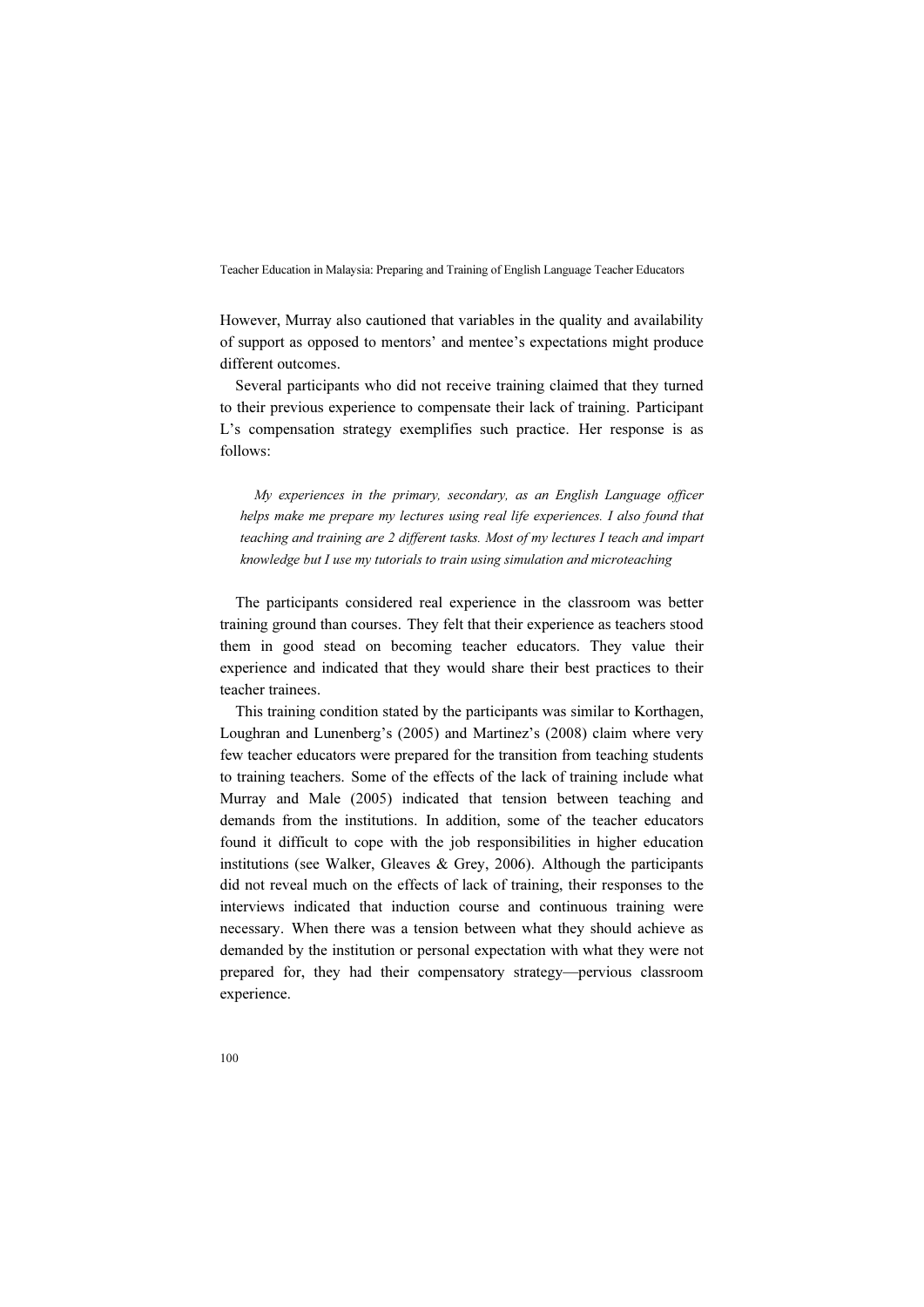The responses provided by the participants for Interview Questions 1 to 7 revealed that they did not have any formal training to be teacher educators prior to their entry into ITE. They also indicated that the training they later received were in the form of in-service short courses which were related to some aspects of teacher training. Question 8 elicited information from the participants on how they equipped themselves to be teacher educators. The table below presents the course of actions the participants took to equip themselves to be teacher educators:

| <b>Actions Taken to be Equipped as Teacher Educators</b>             |                        |  |
|----------------------------------------------------------------------|------------------------|--|
| Actions Taken                                                        | Number of Participants |  |
| Reading and researching                                              | 19                     |  |
| Attending conferences and courses                                    | 8                      |  |
| Learning from senior teacher educators                               | 5                      |  |
| Reflecting on their own practice.                                    | 5                      |  |
| Learning through working with local<br>and foreign teacher educators | 4                      |  |
| Discussion with colleagues                                           | 3                      |  |
| Learning while on the job                                            | $\mathcal{L}$          |  |
| Training others                                                      |                        |  |
| Joining professional bodies                                          | 1                      |  |
| Experimenting with new ideas                                         |                        |  |

TABLE 5

The participants in this study carried out a number of actions to better equip themselves as teacher educators. Almost all the participants mentioned that they read and researched in the area of teacher education. The main sources of information were books and journal articles. Three participants mentioned that they used the Internet to get the latest information on teacher training. Professional development through attending courses and conferences, besides those provided by the Teacher Education Division and ITE, was the second most common means used by these teacher educators. They attended and presented papers in national and international conferences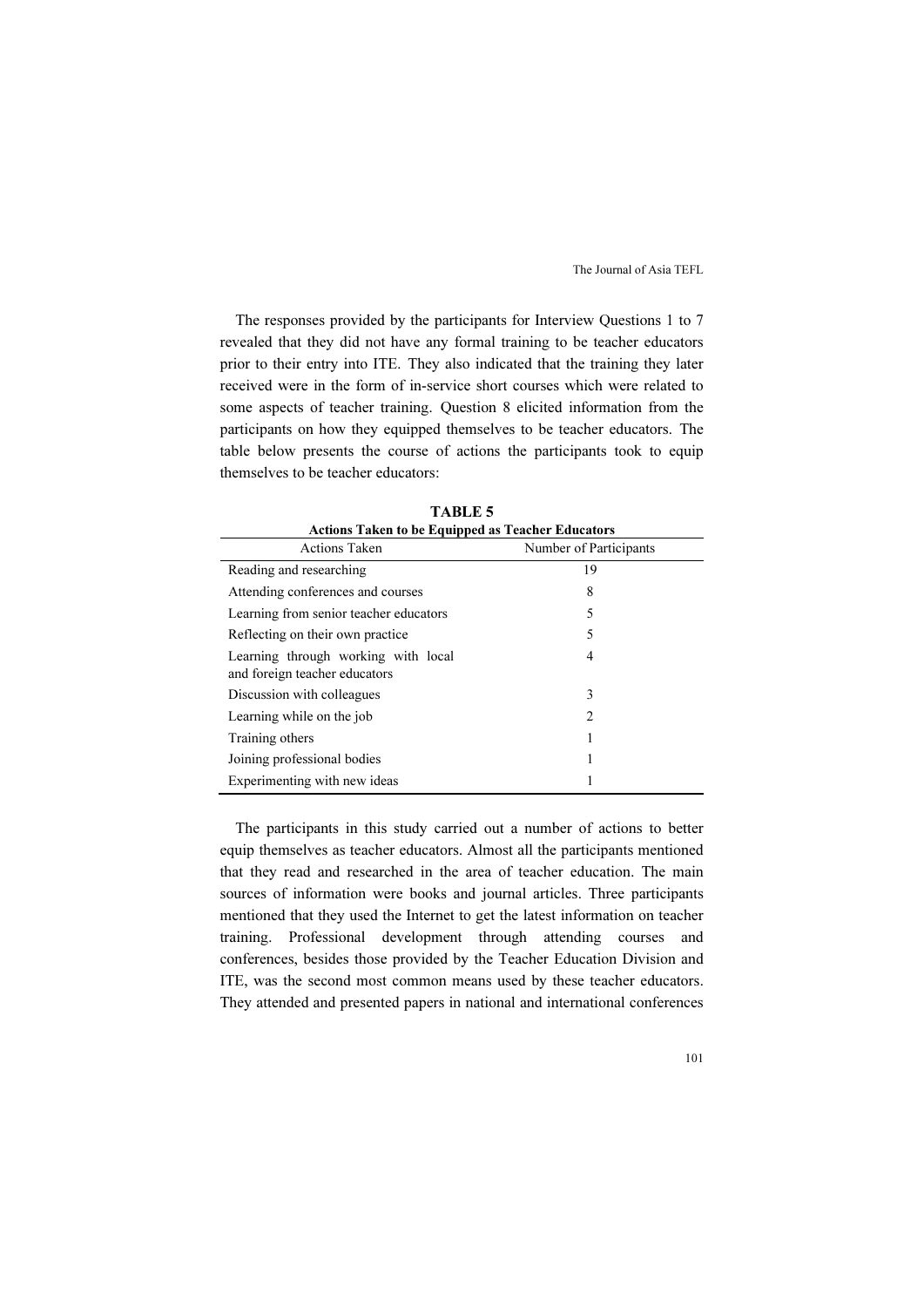organized by local professional organizations (e.g. the Malaysian English Language Teaching Association), Faculties of Education and Faculties of Modern Languages in local universities. Only one participant mentioned that she was a member of a professional organization.

In the telephone interviews, five participants mentioned that they present papers regularly in international English language teaching conferences in the South-East Asian region like Thai TESOL Conference in Thailand, CamTESOL conference in Cambodia, Regional English language Centre (RELC) conference in Singapore and in the Asian region largely at the Asia TEFL conferences held all over Asia in such countries like South Korea, China, Japan, Indonesia, Thailand, Vietnam and Malaysia. Teacher educators in this study also used their senior and experienced colleagues as resource persons to learn from and five participants mentioned that they reflected on their practice and examined how they could be more effective teacher educators.

Despite the training provided while at the ITE and personal initiatives, some participants expressed concern about how they would fare with their teacher trainees and keep up with developments in ICT. Participant K mentioned "You have to be on your toes all the time because you will not only be meeting pre-service trainees but also in-service teachers who have been teaching for more years than you." This teacher educator did not want to be seen as less knowledgeable or equipped than his students. Another participant, Participant A added that "You need to be ahead of the trainees and to keep abreast with ICT because the new generation is way ahead of the average lecturer [teacher educator]. You also need to use the latest Internet application like Web 2.0 so that your teaching will not be a turn off and for students to be engaged all the time.

The answers by the participants in Question 8 provided a list of survival strategies for the lack of induction or training provided by the ITE or Ministry of Education. These strategies taken were due to two main concerns—teacher trainees and ICT. The concern about teacher trainees was valid because the teacher educators were not informed about the teaching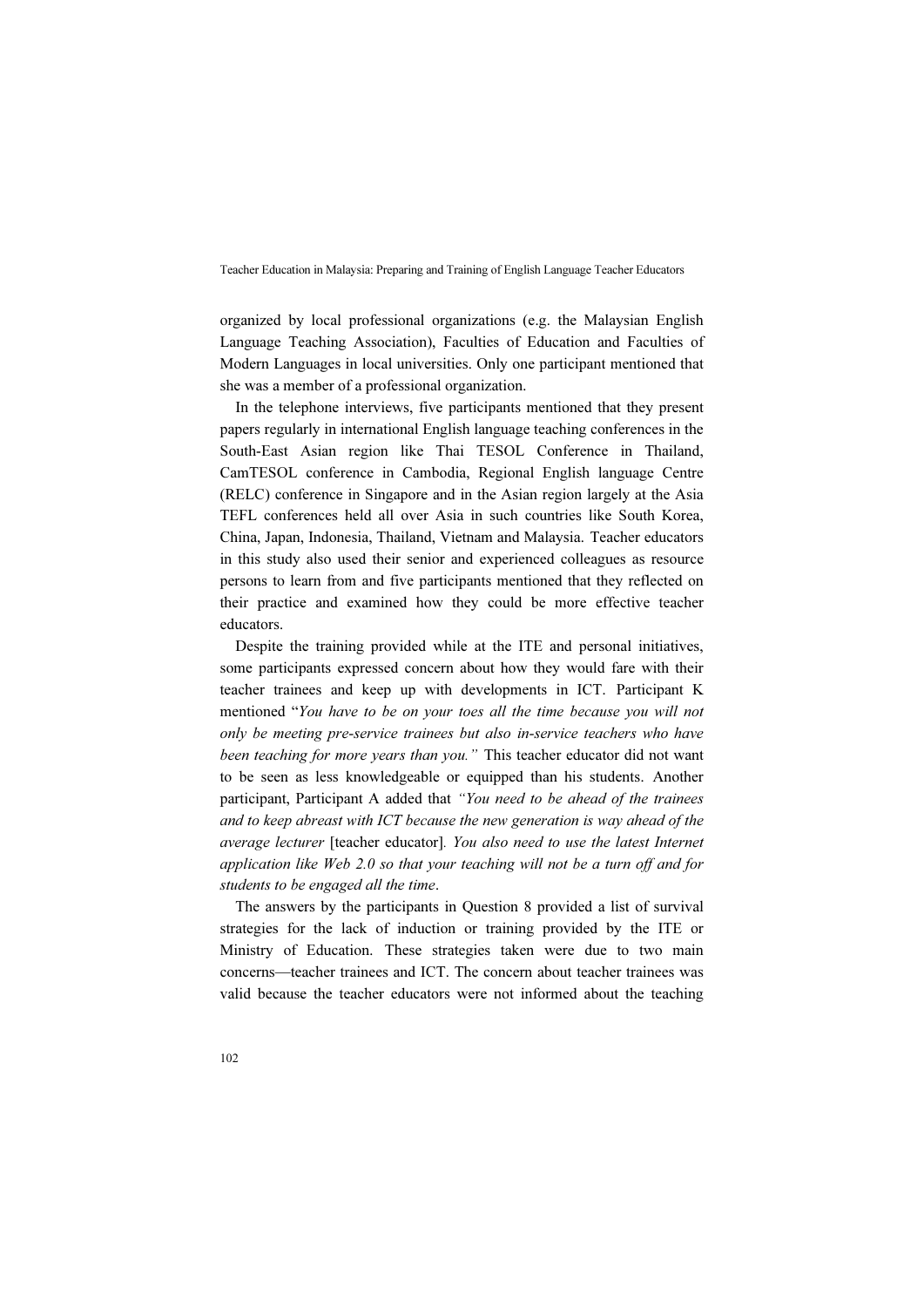approaches and learning strategies used by adult learners. Some inexperienced teacher educators voiced their concerns about what they could offer to teacher trainees who had been teaching for many years. This situation alluded to Buchberger, Campos, Kasslos and Stephenson's (2000) observation that most teacher educator had not been oriented towards teaching adult learners. The Digital Age posed various problems to teacher educators as they too needed to be trained not only to be able to use new pedagogies which incorporated ICT, but also train the teacher trainees how to use them in their future lessons.

# Views on Roles of Teacher Educators

The participants in this study said they enjoyed teaching and being teacher educators. They recognized the challenges that lay before them and how they needed to prepare themselves to be successful teacher educators. None of the participants were negative or mentioned any regret on becoming a teacher educator. They expressed enthusiasm and seemed very motivated in their profession. Two themes emerged in the participants' view on their roles as teacher educators. The two themes are listed as follows:

- 1. Teacher educators are conscientious professionals.
- 2. Teacher training is a knowledge and skill-based profession.

## Conscientious Professionals

The participants in this study expressed their initiatives to equip themselves to be better teacher educators. For instance, Participant A considered teacher educators required "a lot of self–driven initiatives in order to excel as an effective Teacher educator." Participant P also concurred with Participant A by stating that, "One needs commitment, willing to accept changes and try out new invention (in terms of teaching strategies/ approaches/methodology etc). Otherwise, there will be no difference between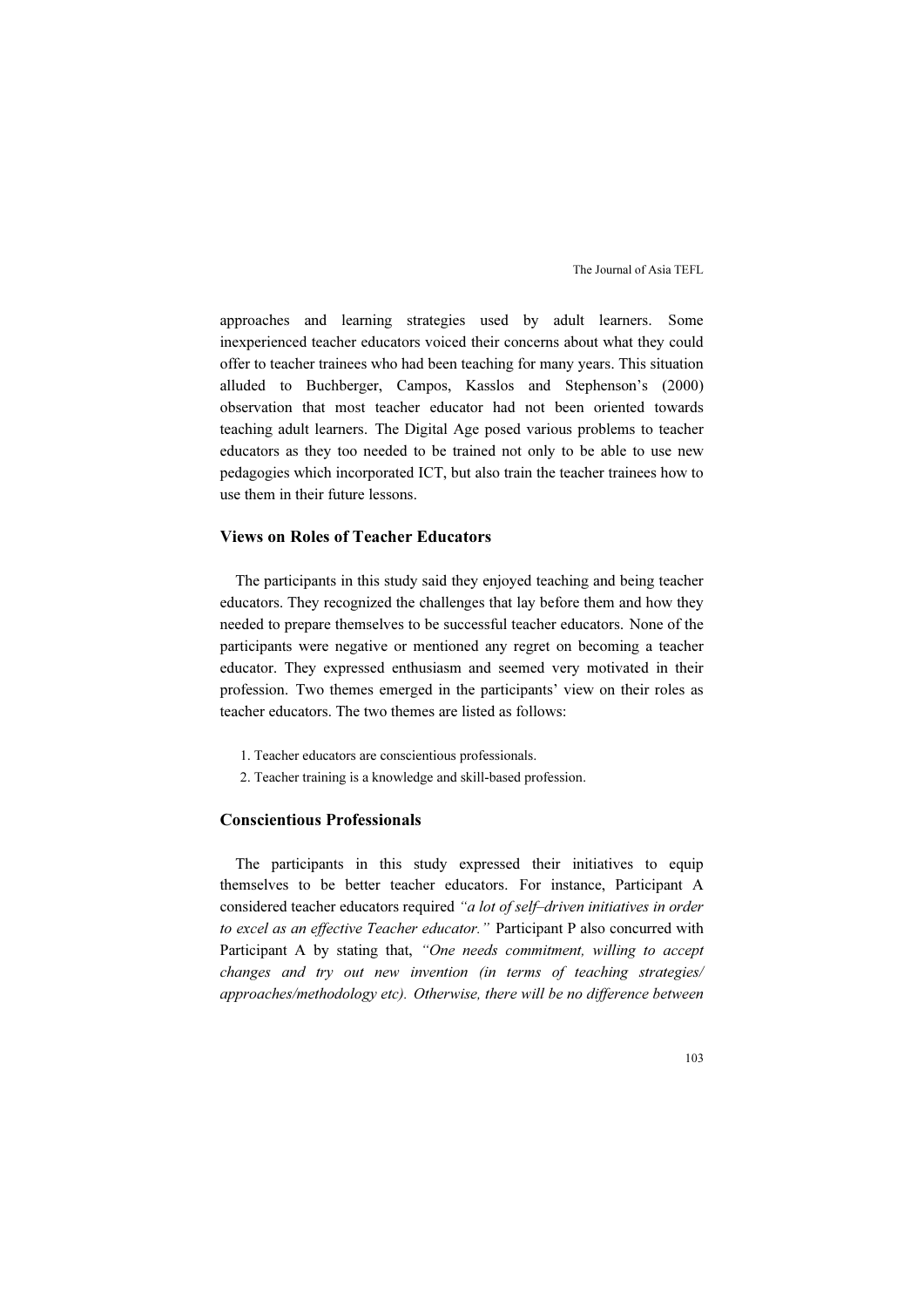a teacher and a teacher educator." Positive words and phrases, such as "ever willing to", "need to", "commitment", "self driven" and more were seen in their responses to the interview questions. The participants were reflected in their answers to Question 8 when they were asked how they pursued their professional development. Their initiative to read, research and present in conferences indicated their efforts.

According to five participants, another important characteristic of teacher educators was becoming role models. Besides being role models in knowledge and skills, teacher educators also needed to be role models for positive attitudes toward learning. Participant J's statement summarizes this point:

Read and learn from seniors and juniors too. Pick up good practices and be advanced in latest technology and pedagogy. Do want to be using latest strategies all for the benefits of your student teachers. You are their role models.

The discussion of being role models reveals that teacher educators are conscientious professionals. It underlines the importance of not only being academically prepared, but also possessing positive attitudes towards the process of learning and behaving.

## Knowledge and Skills-Based Profession

A recurrent statement which was seen in both e-mail and telephone interviews was the emphasis on the differences between teacher educators and school teachers, and teaching students and training teachers. For instance, Participant A wrote that "Teacher Trainers need to understand the scope involving teacher training before applying to be a Teacher Trainer because it's totally a new endeavour as compared to school." Participant P also said that "[o]ne needs commitment, willing to accept changes and try out new invention (in terms of teaching strategies/approaches/methodology etc). Otherwise, there will be no difference between a teacher and a teacher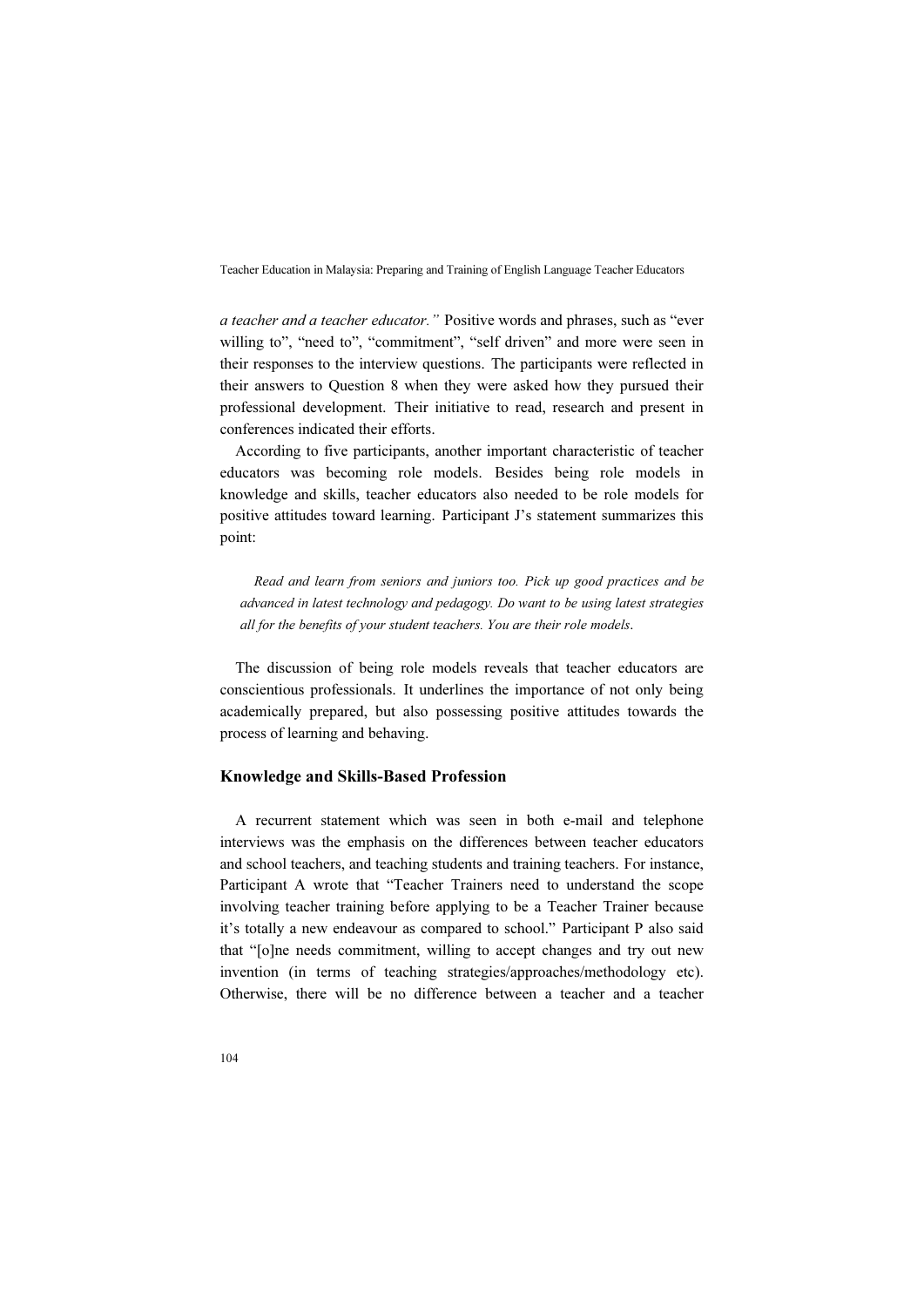educator." The differences highlighted the different sets of knowledge and skills needed while teaching teacher trainees and school students.

Among the knowledge and skills that teacher educators needed to equip themselves with was the "scope involving teacher training" and "present condition in school." The participants indicated that among the knowledge and skills needed for teacher training included philosophy of teacher training in the country, differences between pedagogy and andragogy and "trainer presence" which meant knowledge on how to train adults. These sets of knowledge are different from those which are used to teach students. In addition, Participant M also indicated that an understanding of the present school system and knowledge about the real situation in the school were crucial too. Participant M cautioned that without such knowledge teacher educators would not be able to prepare teachers for their future teaching careers.

## **CONCLUSION**

The aims of this study were to identify the level of preparation that teacher educators have when entering Institutes of Teacher Education (ITE) in Malaysia and to identify the kind of training given to teacher educators prior entering and while in the system. In view of the small size of the sample, no broad generalizations are made. However, the findings of this study reveal the profiles of the English Language teacher educators in Malaysia from a qualitative approach through e-mail and telephone interviews.

The 20 English Language teacher educators in ITE could be profiled as possessing a Bachelors or Masters degree when entering ITE. However, these teacher educators in this study had all gone on to become holders of Master and Doctoral degrees since their initial appointment as teacher educators. The participants in this study also possessed teaching experience which ranged from 5 years to 26 years upon entry into a teacher training institution. However, there seemed to be some concerns that there were cases where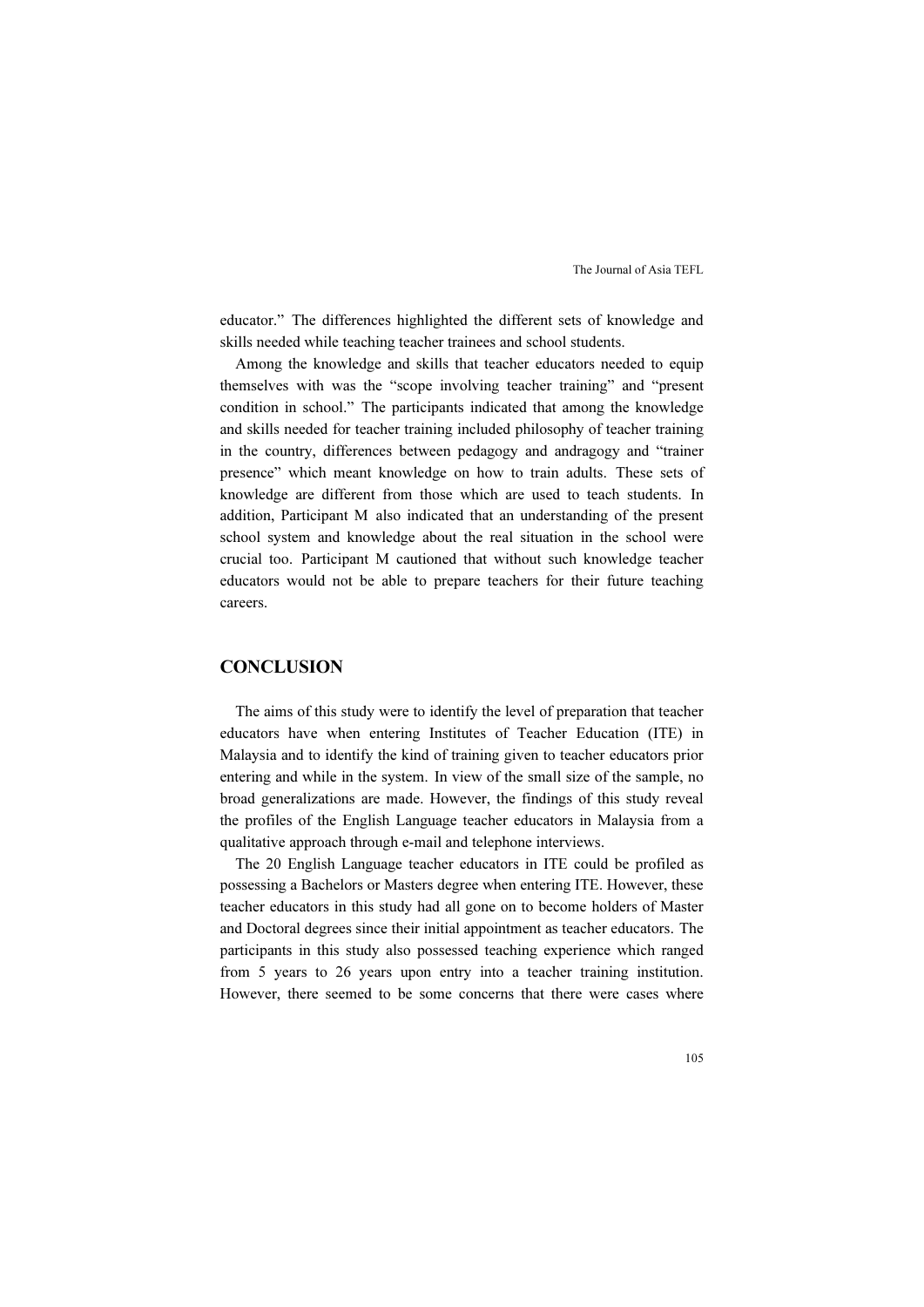those who had freshly qualified with a Bachelors degree in education might be entering ITE as teacher educators.

Fresh English Language teacher educator recruits for ITE did not have any formal training or qualifications in teacher education prior to the appointment as teacher educators. Most of these recruits were given 2-week induction courses either by the Teacher Education Division of the Ministry of Education or by senior staff in the ITE upon entry into ITE. Subsequently, these teacher trainees received various short-term in-service courses while working in ITE.

The English language teacher educators developed in their profession in a number of ways. The initiative to develop was generally self-motivated. The participants in this study read, researched and reflected on their profession. They participated and presented in local and international conferences on teaching English. They also learned from their peers and seniors in the profession. When training was not available, the participants resorted to their prior teaching experience to carry out their duties.

The participants in this study considered teacher educators as conscientious and their profession as a knowledge and skills-based profession. All of the participants in this study remained motivated and was conscious about the knowledge and skills needed to train their teacher trainees to become good English Language teachers.

The findings of this study have several implications that the Malaysian Ministry of Education, especially the Teacher Education Division should look into. In the  $10<sup>th</sup>$  Malaysia Plan, the government clearly stated it would want teaching to be a profession of choice and it goes on to add that better qualified applicants will be admitted into teacher training programs and that these programs too will also be improved (Ministry of Education, Malaysia, 2004). However, the  $10<sup>th</sup>$  Malaysia Plan is silent about training the teacher educator. As seen through the findings in this study, it is indeed important that teachers who aspire to become teacher educators or those who are appointed as teacher educators be given proper training.

The Ministry of Education should consider establishing an Institute of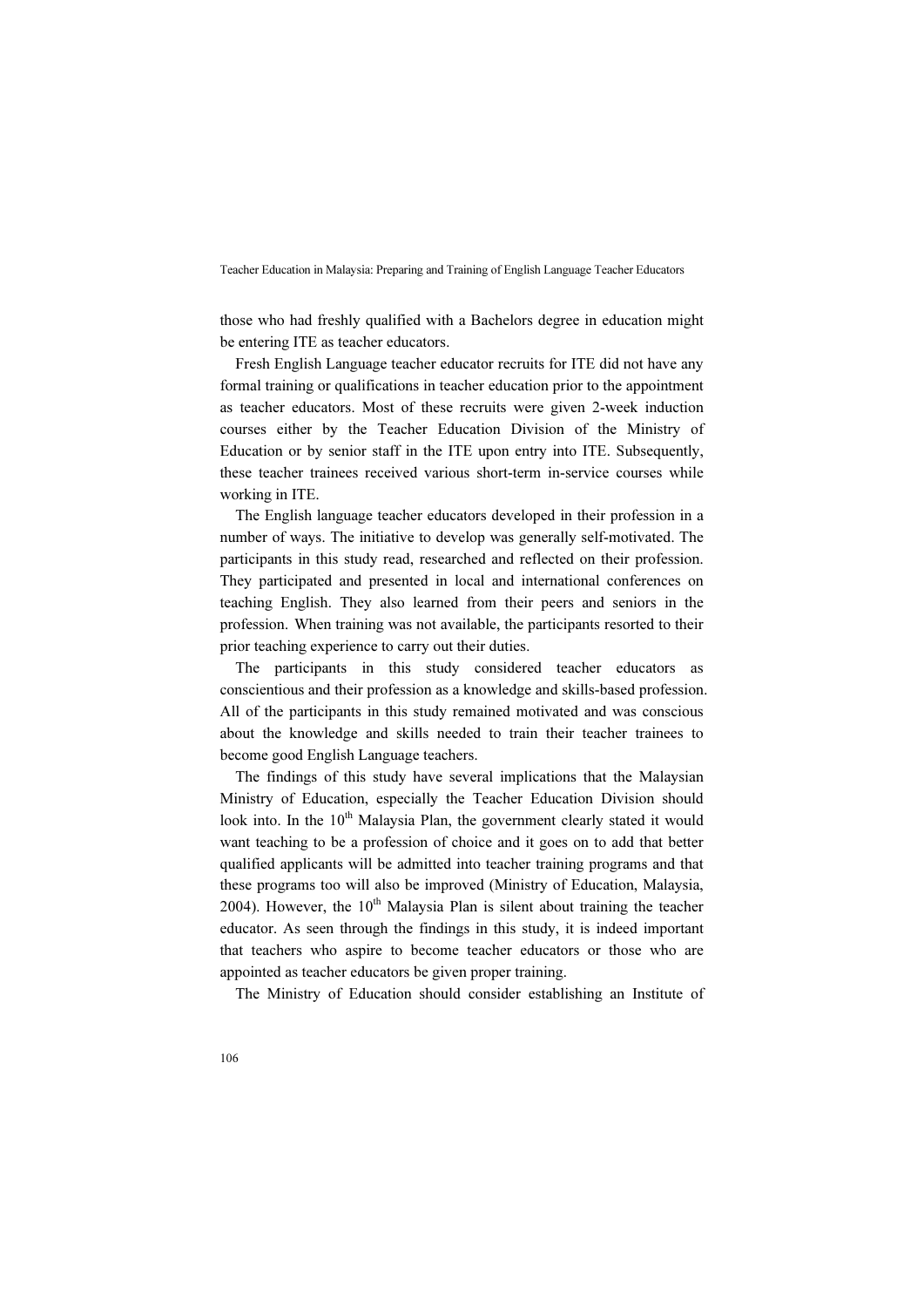Teacher Educator Studies similar to the Institute of Principalship Studies which was set up to ensure that principals had the appropriate knowledge, skills and competencies to carry out their tasks. A similar institute for teacher educators will provide formal and sustained training for both new recruits and those who are already in the system (Vethamani, 2010). In addition, programs at the Master level can be developed by universities as is the case in foreign universities which now have programs for teacher educators. Quality teacher educator education is essential for the development of qualified and competent teacher educators.

Now that the Malaysian government has open the doors for private education providers to be involved in teacher education, it is also important to set up regulations and requirements on who can be employed as teacher teachers to ensure that only qualified personnel are appointed and teacher training is not compromised as it would have serious repercussions on the whole education system (Vethamani, 2010). This study has provided a profile of English Language teacher educators. What has emerged is that despite the lack of formal training, these teacher educators seem to have "survived" and seem to be very motivated in their profession. The situation could be even better if they had been quite the appropriate training which would have prepared them to become competent teacher educators.

# THE AUTHOR

Malachi Edwin Vethamani, PhD, is Dean and Professor at the School of Education, Taylor's University, Subang Jaya, Selangor, Malaysia. He was the founding Dean of the School of Education, Languages and Communication at Wawasan Open University. He is a recipient of the Chevening Award (1993- 1996) and the Fulbright Scholarship (2000). His areas of specialization are teaching English as a Second Language (TESL), teaching literature in English, ELT professional development through computer-mediated applications, Malaysian literature in English and new varieties of English. He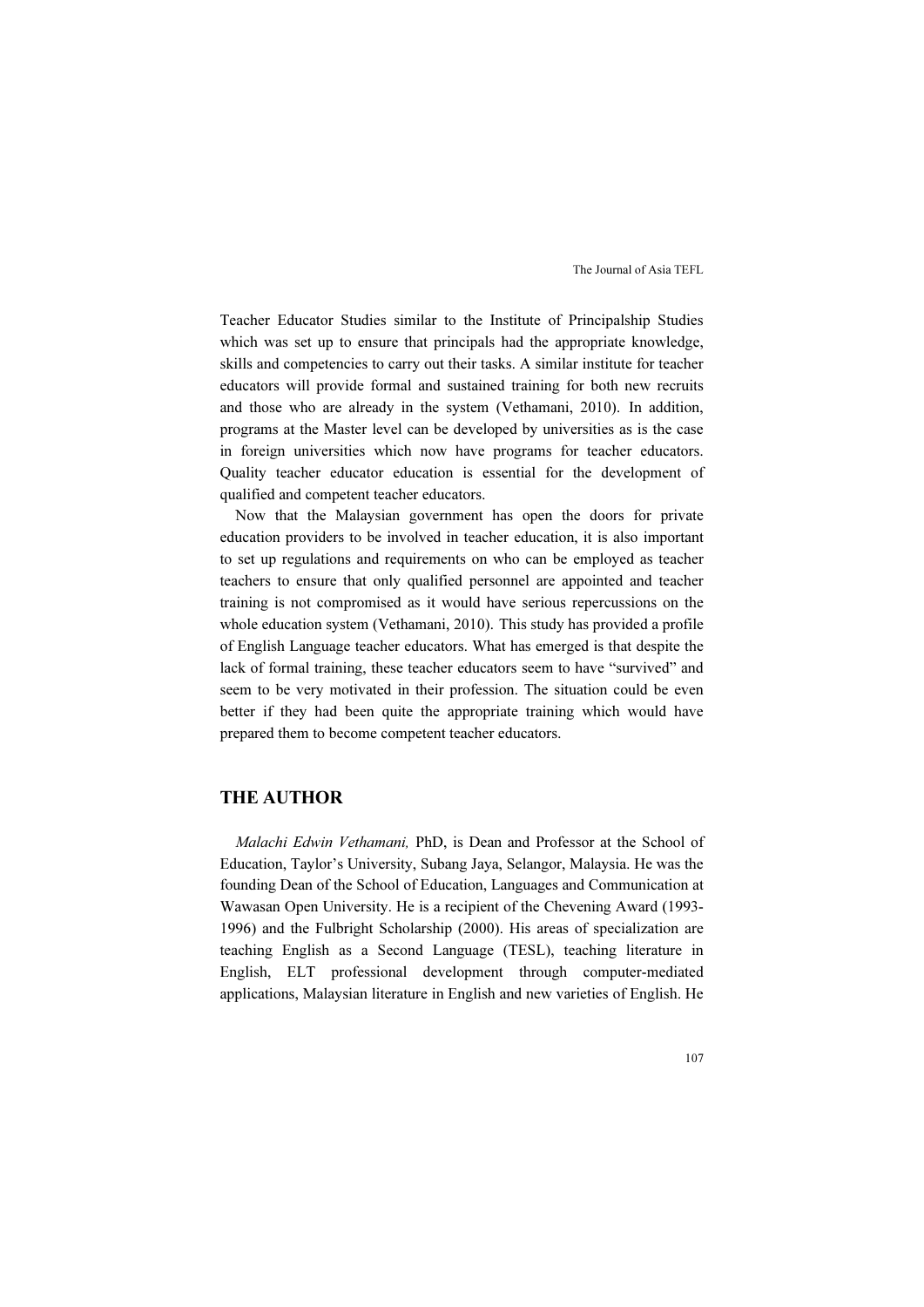was the President of the Malaysian English Language Teaching Association (MELTA) from June 2001 till January 2008. He is currently a Vice President of the Asian Association of Teachers of English as a Foreign Language (Asia TEFL).

Email: mevethamani@yahoo.co.uk

# **REFERENCES**

- Arce, W. F. (2001). Systematic qualitative data research: An introduction for Filipino practitioners  $(2^{nd}$  ed.). Quezon City, the Philippine: Ateneo de Manila University – Office of Research and Publications.
- Bampton, R., & Cowton, C. J. (2002). The e-interview, forum. *Qualitative Social* Research, 3(2). Retrieved from http://www.qualitative-research.net/fqs/ eng.htm
- Buchberger, F., Campos, B. P., Kallos, D., & Stephenson, J. (2000). High quality teacher education for high quality education and training. Green paper on teacher education in Europe. Umea: Thematic Network on Teacher Education in Europe.
- Creswell, J. W. (2004). Educational research: Planning, conducting, and evaluating quantitative and qualitative research  $(2<sup>nd</sup>$  ed.). Columbus, OH: Prentice Hall.
- Crotty, M. (1998). The foundations of social research. Meaning and perspective in the research process. London: SAGE Publications Ltd.
- Dinkelman, T., Margolis, J., & Sikkenga, K. (2006). From teacher to teacher educator: Experiences, expectations, and expatriation. Studying Teacher Education, 2, 5- 23.
- Economic Planning Unit, Prime Minister's Department. (2010). Tenth Malaysia plan 2011-2015. Putrajaya, Malaysia: Economic Planning Unit, Prime Minister's Department.
- Gay, L.R., Mills, G. E., & Airasian, P. (2009). Educational research: Competencies for analysis and applications  $(9<sup>th</sup>$  ed.). London: Pearson Education International.
- Gordon, S., Petocz, P., & Reid, A. (2007). Tools, artefacts, resources and pedagogy– Stories of international statistics educators. In Australian Association for Research in Education 2006 International Educational Research Conference Proceedings, Adelaide, SA. Retrieved from www.aare.edu.au/06pap/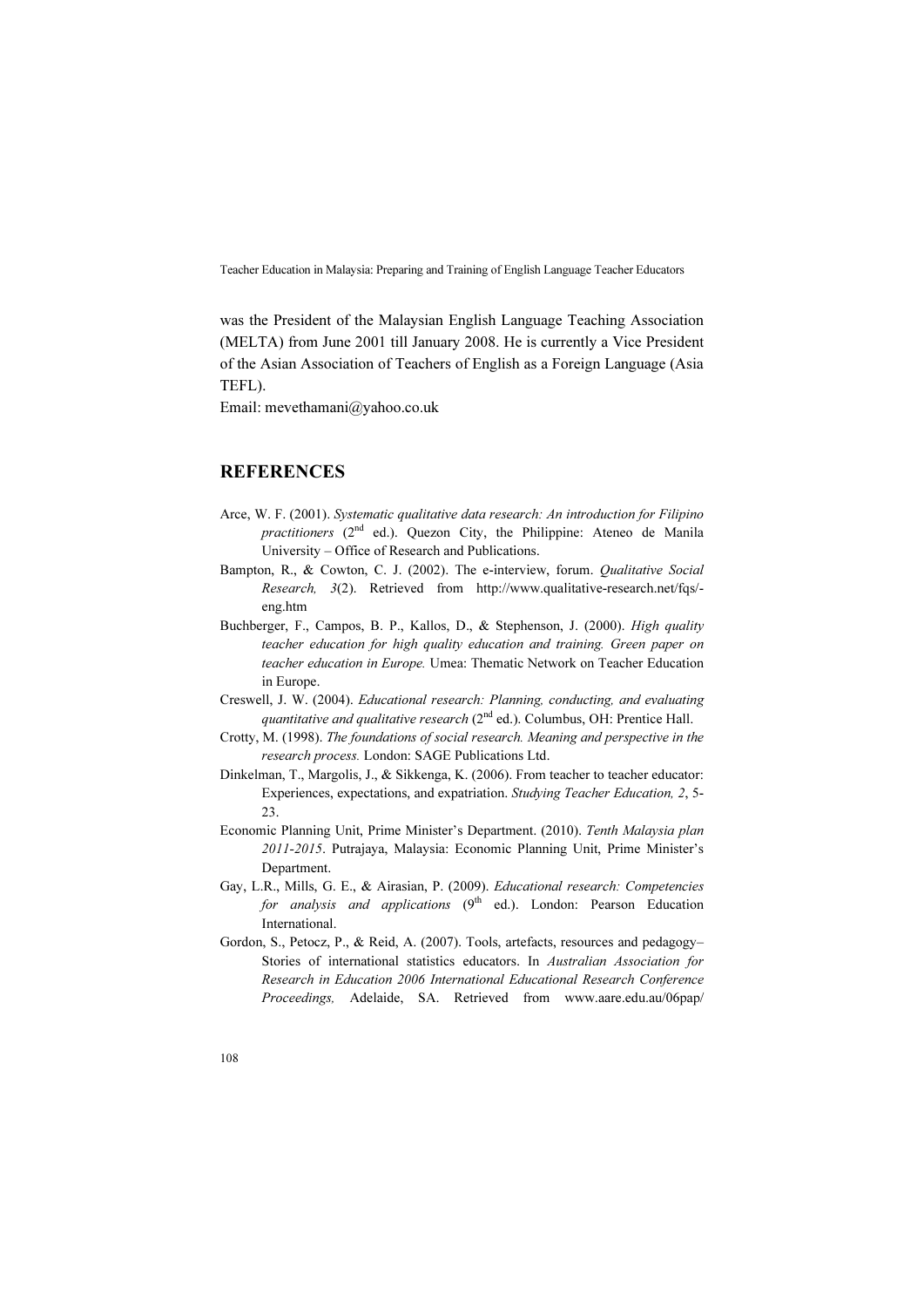gor06358.html

- Guilfoyle, K., Hamilton, M. L., Pinnegar, S., & Placier, M. (1995). Becoming teachers of teachers: The paths of four beginners. In T. Russesll, & F. Korthagen (Eds.), Teachers who teach teachers (pp. 35-55). London/Washington D. C.: Falmer Press.
- Ibsen, C. A., & Ballweg, J. A. (1974). Telephone interviews in social research: Some methodological considerations. Quality & Quantity, 8(2), 181-192.
- James, N., & Busher, H. (2009). Online interviewing. London: SAGE Publications Ltd.
- Kanayama, T. (2003). Ethnographic research on the experience of Japanese elderly people online. New Media and Society, 5(2), 267-88.
- Kitchen, J. (2005). Looking backward, moving forward: Understanding my narrative as a teacher educator. Studying Teacher Education, 1, 17-30.
- Kivits, J. (2005). Online interviewing and the research relationship. In C. Hine (Ed.), Virtual methods: Issues in social research on the Internet (pp. 35-50). Oxford: Berg.
- Korthagen, F., Loughran, J., & Lunenberg, M. (2005). Teaching teachers-studies into the expertise of teacher educators: An introduction to this theme issue. Teaching and Teacher Education, 21, 107-115.
- Martinez, K. (2008). Academic induction for teacher educators. Asia Pacific Journal of Teacher Education, 36(1), 35-51.
- Merriam, S. B. (1998). Qualitative research and case study applications in education. San Francisco: Jossey-Bass Publishers.
- Murray (2005). Investigating good practices in the induction of teacher educators into higher education. Research study for ESCalate. York: The Higher Education Academy.
- Murray, J., & Male, T. (2005). Becoming a teacher educator: Evidence from the field. Teaching and Teacher Education, 21, 125-142.
- Ministry of Education, Malaysia. (2004). Development of education: National report of Malaysia. Putrajaya, Malaysia: Ministry of Education.
- Performance Management and Delivery Unit (PEMANDU), Prime Minister's Department. (2010). Economic Transformation Programme. Putrajaya, Malaysia: Performance Management and Delivery Unit (PEMANDU), Prime Minister's Department.
- Sinkinson, A. (1997). Teachers into lecturers: An agenda for change. Teacher Development, 1(1), 97-105.
- Twombly, S. B., Wolf-Wendel, L., Williams, J., & Green, P. (2006). Searching for the next generation of teacher educators : Assessing the success of academic